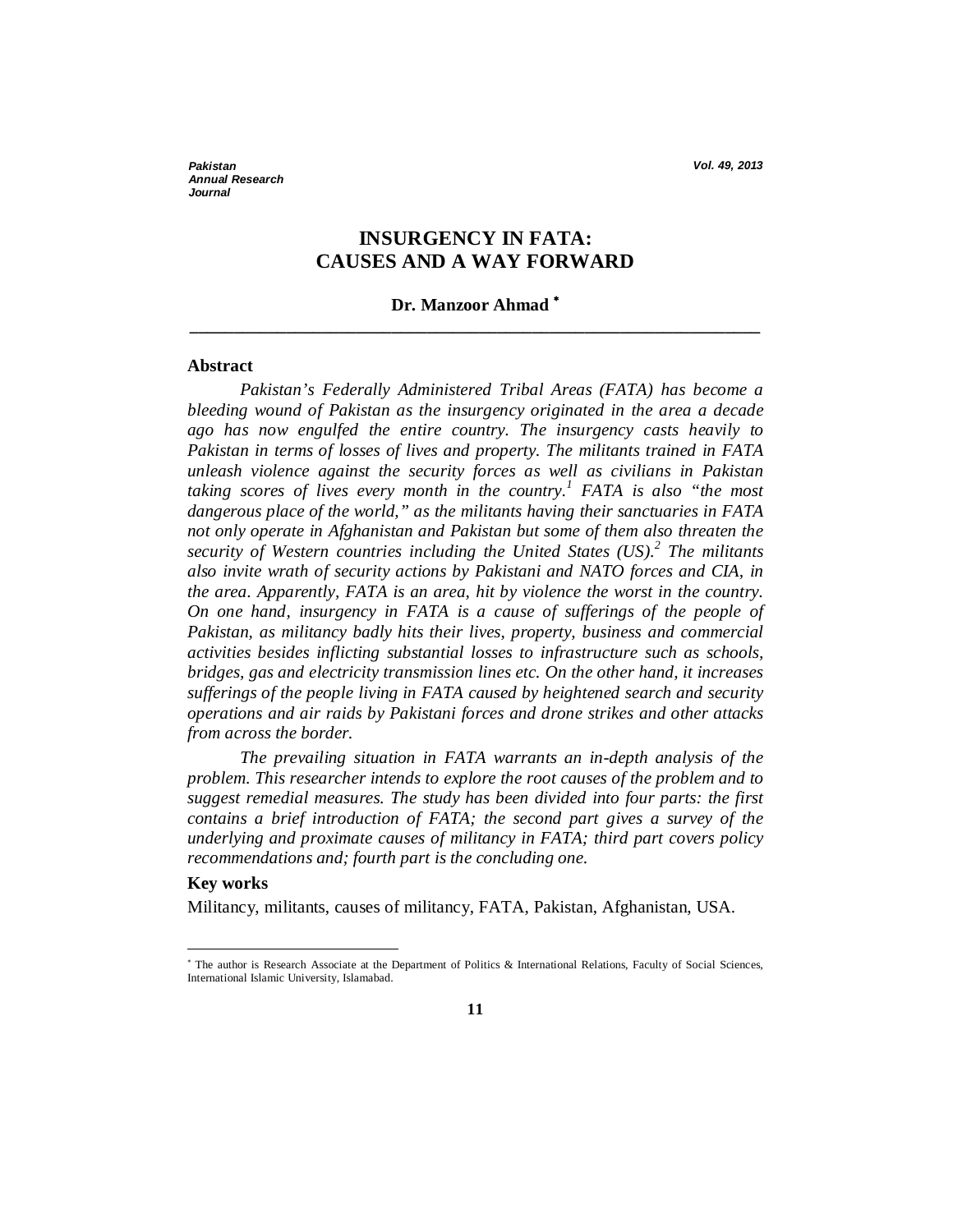#### **1. FATA: A BRIEF INTRODUCTION**

Federally Administered Tribal Areas (FATA) lies on Pakistan's western border and covers an area of 27220 square kilometers and inhabited by a population of 3.17 million people (according to 1998 census). Its terrain is one of the most difficult in the world. Harsh environment and historical and cultural factors have made its populace one of the most rigid and toughest in the world. Love for independence and bravery are the identity of the area. FATA is traditional and tribal society where literacy rate is low, development is at infancy, and employment opportunities are rare. The society in FATA is governed by customs and traditions. Arms and weapons are considered as part of the dress of males and in some parts of the area every house works like an ordinance factory.<sup>3</sup> Revenge dominates all customs and traditions as it lasts for decades taking lives of people generation after generation. Tribal fighting, feuds and animosities are the normal business of the day of the people living in FATA. Despite these facts, FATA was considered as one of the most peaceful area in the country just as Pakistan's western border was thought to be safe for about 55 years since independence of Pakistan. The authorities never felt a need to deploy armed forces either in FATA or Pakistan's western border with Afghanistan since 1947. However, the situation changed at the dawn of the  $21<sup>st</sup>$  century.<sup>4</sup>

The incident of 9/11 changed the situation in FATA as it did in other parts of the world. On American pressure, Pakistani government deployed its troops on its border with Afghanistan and also launched military operations against suspected militants settled in FATA. The successive attempts – both military and political – to clear the area from foreign militants did not succeed and various imprudent policies pursued by Pakistani government sowed the seeds of hatred in the area towards the state functionaries and institutions including the armed forces.<sup>5</sup> The reactionary elements took arms against Pakistani state, formed various militia groups and militant organizations under different banners, Tahriki-Taliban Pakistan (TTP) being the most prominent among them. These militant groups operate either in Afghanistan or Pakistan or in both countries. Reportedly, FATA provides sanctuaries to Afghan Taliban fighting against the US-led coalition forces in Afghanistan. American government wanted a full fledge military operation either by coalition forces or Pakistani troops in FATA to root out resistance movement in Afghanistan.<sup>6</sup> However, Pakistani government did not cede to this demand. Alternatively, the US government launched, apparently with the help of Pakistani authorities, a campaign of drone strikes run by its premier spy agency Central Intelligence Agency (CIA), which has so far taken lives of over 2500 people and left hundreds others wounded since 2005. In reaction, as claimed by them, the militant groups particularly TTP started a war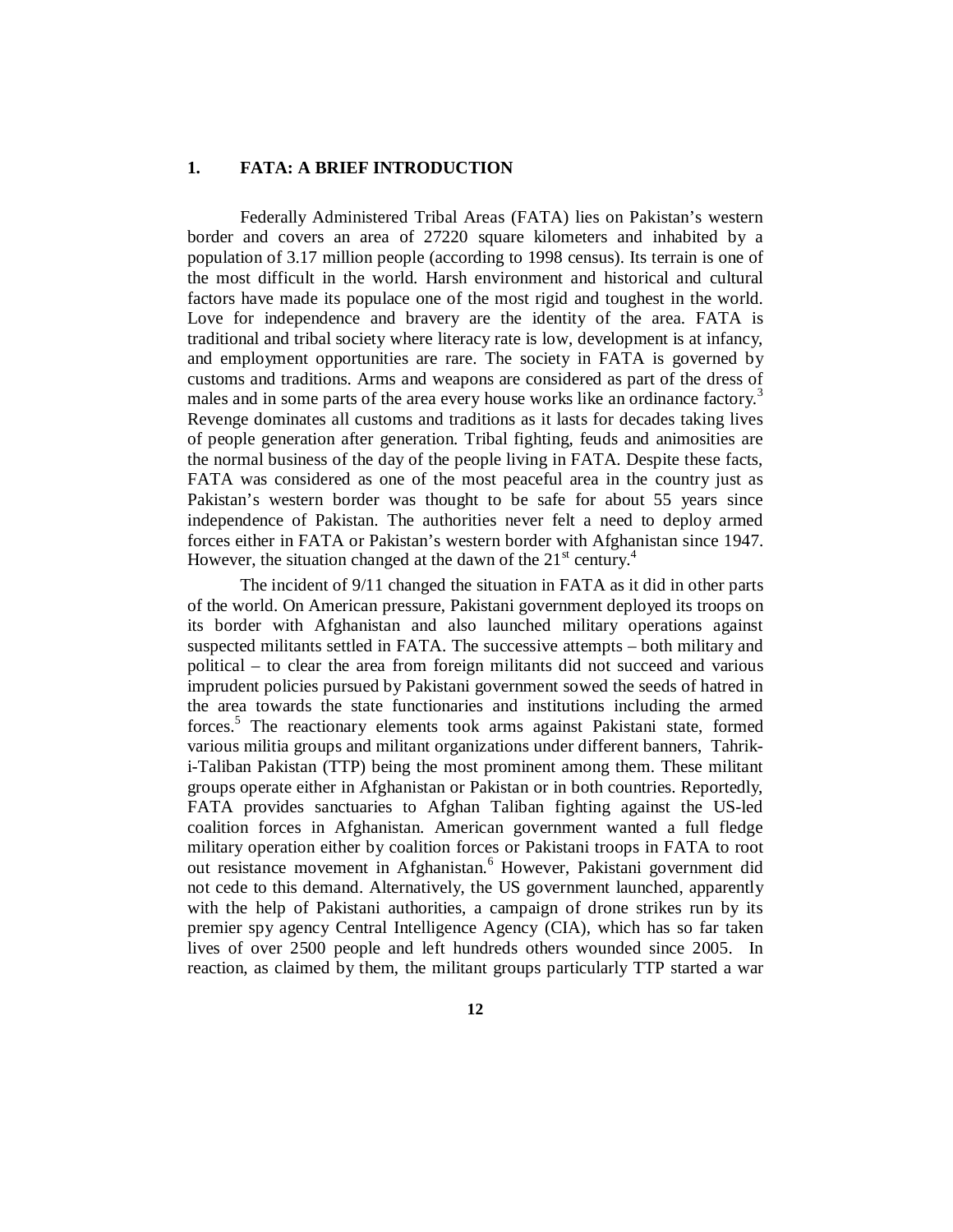against the state of Pakistan claiming around 50,000 thousand lives and leaving many more injured in the country.<sup>7</sup>

Peace and conflict resolution in FATA is in wider interest of the people living in the area as well as those in the entire country. Peace and stability is essential for socio-economic development and prosperity of the people. Peace and conflict resolution in FATA would not only pave the way for socio-economic development of the area but would also contribute to the prosperity of the entire Pakistan. However, bringing peace in FATA is a challenging task. Peace and stability in FATA is desirable. It is difficult but not impossible. It warrants a careful and objective analysis of the situation  $-$  a judicious diagnosis of the problem and an appropriate prescription to address it. The familiarity with the causes of the problem can help in finding an appropriate solution to it. The conflict in FATA has several underlying as well as proximate causes which are discussed in the following sections.

## **2. INSURGENCY IN FATA: UNDERLYING CAUSES**

There are several underlying causes of ongoing insurgency in FATA. They provided a fertile ground for the rise of militancy which several internal and external factors accelerated in the course of time. The underlying causes of militancy in FATA include: political, administrative and legal vacuum; illiteracy, unemployment and underdevelopment, and; legacy of the past policies.

# **2.1 Political, Administrative and Legal Vacuum**

Due to unique historical attributes of FATA, it was given an autonomous status in the federation of Pakistan at the time of creation of country and FATA's accession to it. Founder of Pakistan, Qauid-e-Azam Muhammad Ali Jinnah had promised the people of the area that the state of Pakistan would never interfere with their liberties and they would be allowed to continue to enjoy their freedom as they did in the past. Thus, people of FATA were able to preserve and maintain their traditional and tribal liberties without any substantial government interference in their affairs. Their lives are being regulated under their own customs and traditions, instead of the ordinary law of Pakistan.<sup>8</sup> Till very recently, political activities were not allowed in FATA and there was no effective political system at any level. Even the principle of direct election and universal adult franchise was introduced about a decade ago. Lack of political activities and related process has created a political vacuum in the area.<sup>9</sup>

As the name indicates, FATA is administered by the federal government through Governor (KPK) who also heads the FATA secretariat located at Peshawar. The Governor looks after its affairs through Political Agents (PAs)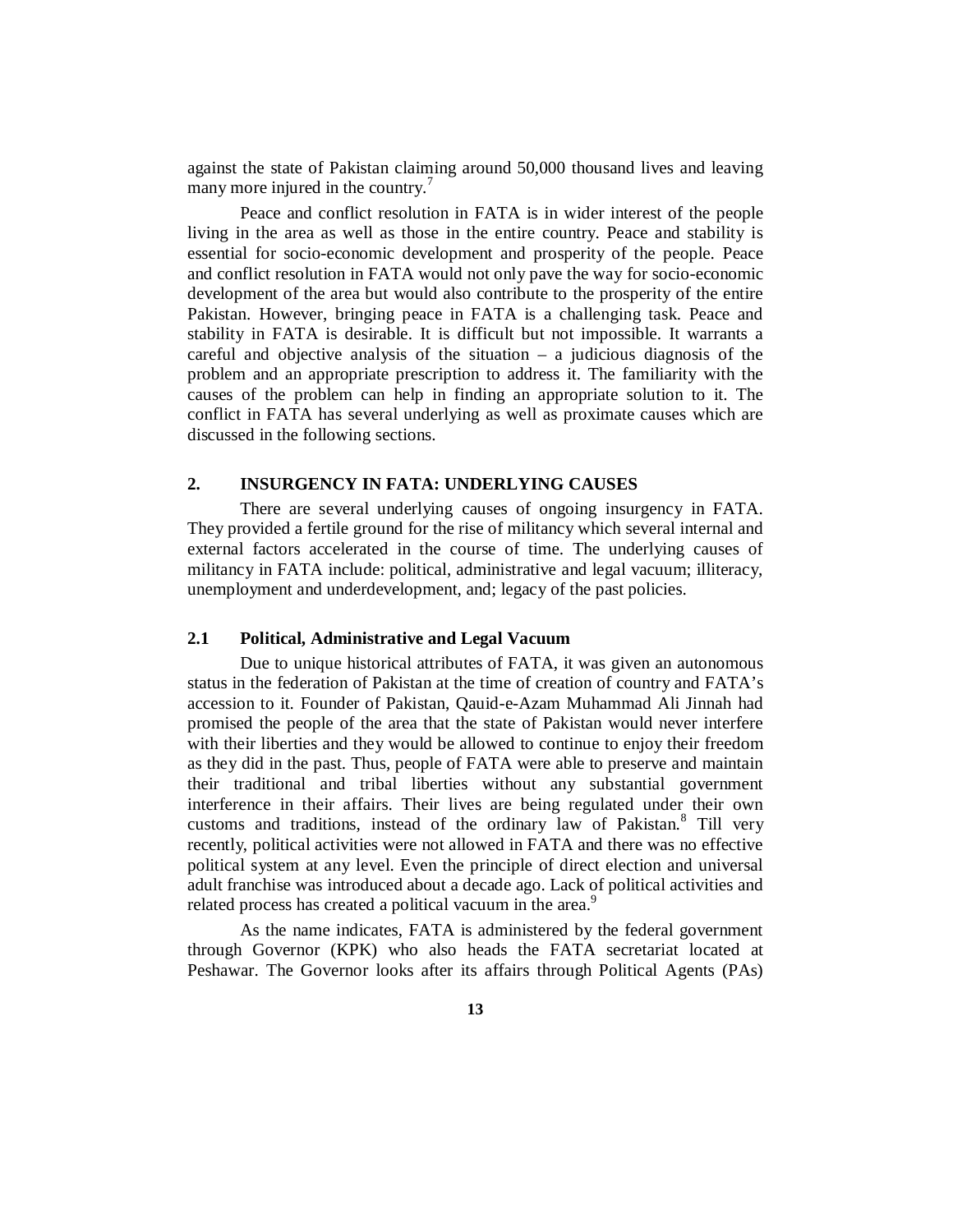who are the virtual rulers of the seven agencies of FATA. Each PA is assisted by Assistant Political Agents (APAs) and other staff. The Tribal Maliks and staff of *Khasadar* Force help run the affairs at the local level.<sup>10</sup> The prevailing administrative set up was, however, not adequate to meet any challenge from insurgents once they challenged state authority in the area.

The Frontier Crimes Regulation (FCR) provides some remedy for legal vacuum in the area. It is decades old system and does not conform to the basic tenets of justice. Generally, it is termed as a draconian legal system which does not discriminate between the guilty and the innocent as it, under collective responsibility system, prescribes punishments to the families and tribes instead of individual culprits. It is too strong for the weak and too weak for the strong. In sum, it cannot provide justice in its modern sense to the people of  $FATA$ <sup>11</sup>.

FATA is generally known as *illaqa ghair* (alien land) in other parts of the country. It means that generally Pakistani citizens believe that there is no law, no authority and no government in FATA. Any miscreant and culprit from any part of the country can feel secure once he enters and finds shelter in FATA. The ordinary law, police and other state authorities cannot capture any criminal fleeing into  $FATA - a$  land of lawlessness.<sup>12</sup>

The existing political, administrative and legal vacuum provided a fertile ground for nourishment of insurgents on different pretexts. Once they rose up, there was no effective political, administrative and legal system to challenge and curb their activities. There was no political system which could evolve an adequate strategy to pre-empt or prevent such threats at the local level. The administrative system was heavily relied on the role of Tribal *Maliks* who were mostly unpopular among the common people. Once the insurgents started killing them, the whole administrative set-up shattered in the area.<sup>13</sup> Poorly trained and inadequately equipped personnel of *Khasadar* Force were incapable of facing the challenge from better trained and well equipped insurgents. The lack of proper legal system in FATA also helped rise talibanization. Once, different militant groups started establishing their own courts, which as they claimed, provided the people free and speedy justice according to the principle and teaching of Islam or *Shariah* Law, the people widely welcomed it.<sup>14</sup>

The common people were fed up with the cruelties and oppression they suffered at the hands of Tribal *Maliks* and lack of any legal, judicial and remedial system to help address their grievances. They wanted free and speedy justice which the notorious FCR did not provide with. Once insurgents claimed to have got people free from the clutches of Tribal *Maliks* and provided them justice according to the *Shariah* Law, they were able to get sympathies of common people which provided strong support-base to insurgents challenging the authority of state of Pakistan in FATA.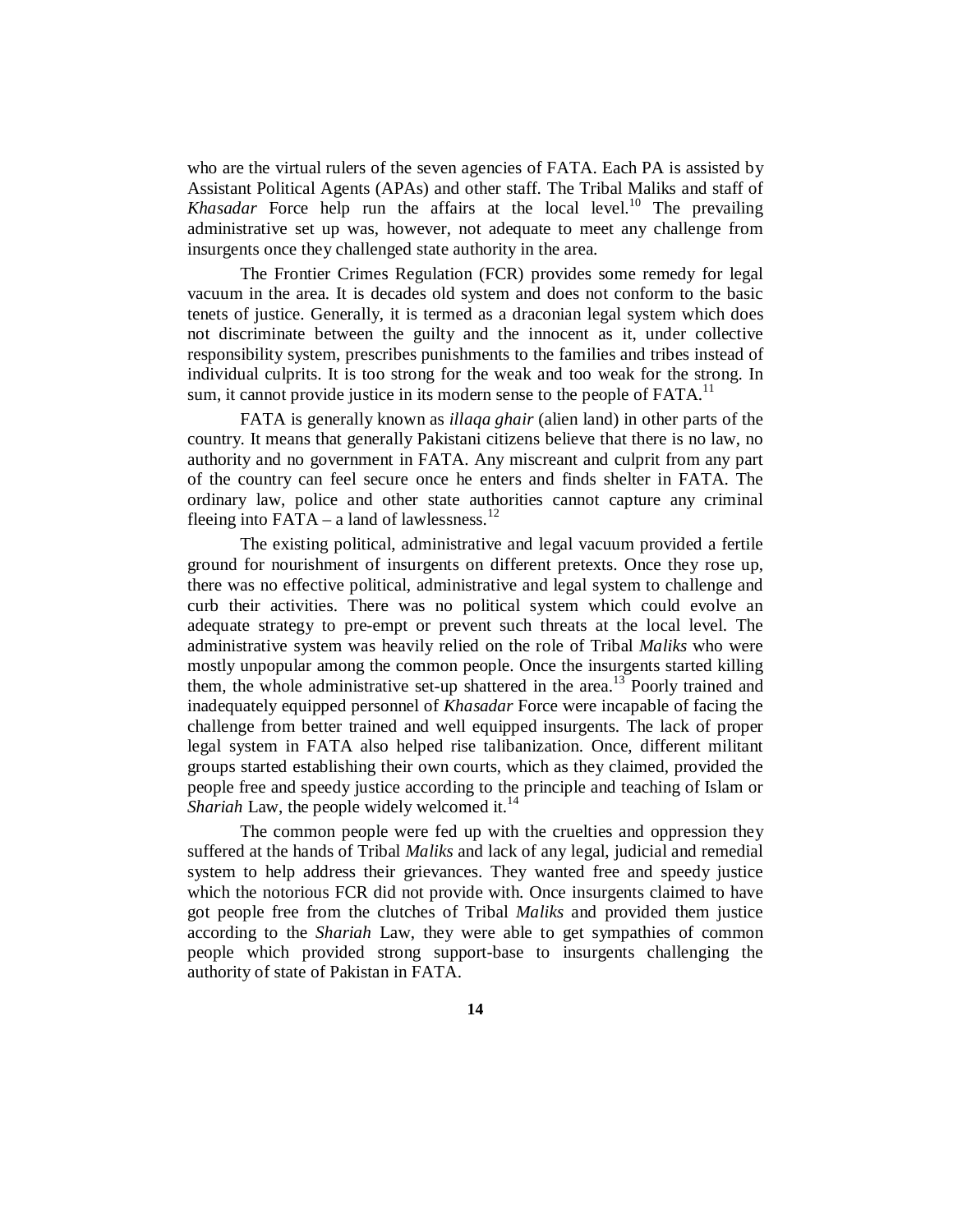#### **2.2 Illiteracy, Unemployment and Underdevelopment**

Illiteracy, unemployment and underdevelopment are the hallmark of the area. FATA is considered to be one of the most backward and underdeveloped area of the county. The remoteness from the developed centers of the country, difficult topography, harsh local traditions, and imprudent government policies provided unfriendly conditions for investment in commerce and industry. Lack of appropriate public sector attention and investment in related infrastructure contributed to massive illiteracy, unemployment and underdevelopment which provided a suitable environment for the rise of extremism and militancy in the area.<sup>15</sup> Once the insurgents started their activities, they were able to attract and misguide the illiterate people and use unemployed youth for their political ends.<sup>16</sup> The underdevelopment also helped rise militancy in the region, as the insurgents were able to exploit the deprivations of the common people and promote their agenda without much interference or fear of state authorities.

# **2.3 Legacy of the Past Policies**

The government's imprudent policies of the past also have a shadow on the present happenings in FATA. The successive governments used FATA as a sanctuary during Afghan war. The people of FATA are well known for their attachment to their religion – Islam – and its basic tenet *Jihad* as well as bravery and love to the motherland. Their innate qualities made them the soldiers of Islam. Pakistani authorities directed their passions and energies towards *Jihad* against Soviet Union since 1970s. The tribesmen were told that they were fighting for the glory of Islam and enforcement of *Shariah* Law in Afghanistan after its independence from Soviet occupation. Not only the religious sentiments of the local people were mobilized but foreign *Jihadists* were also brought in to the area. Later on, these elements were allowed to permanently settle in the area.<sup>17</sup> The successive governments did not anticipate the probability that these elements could one day stand up against the very state which had nourished them and would put a demand for implementation of *Shariah* law in their motherland. The governments even did not formulate any policy to integrate the trained militants into the society and to bring them into mainstream. Their left-over strategy by the government meant that they could go anywhere and were available to be used by anyone on any noble pretext.

# **3. INSURGENCY IN FATA: PROXIMATE CAUSES**

In the presence of underlying causes elaborated in the preceding paragraphs, the following proximate causes gave rise to the militancy in FATA which ultimately expanded into the entire country.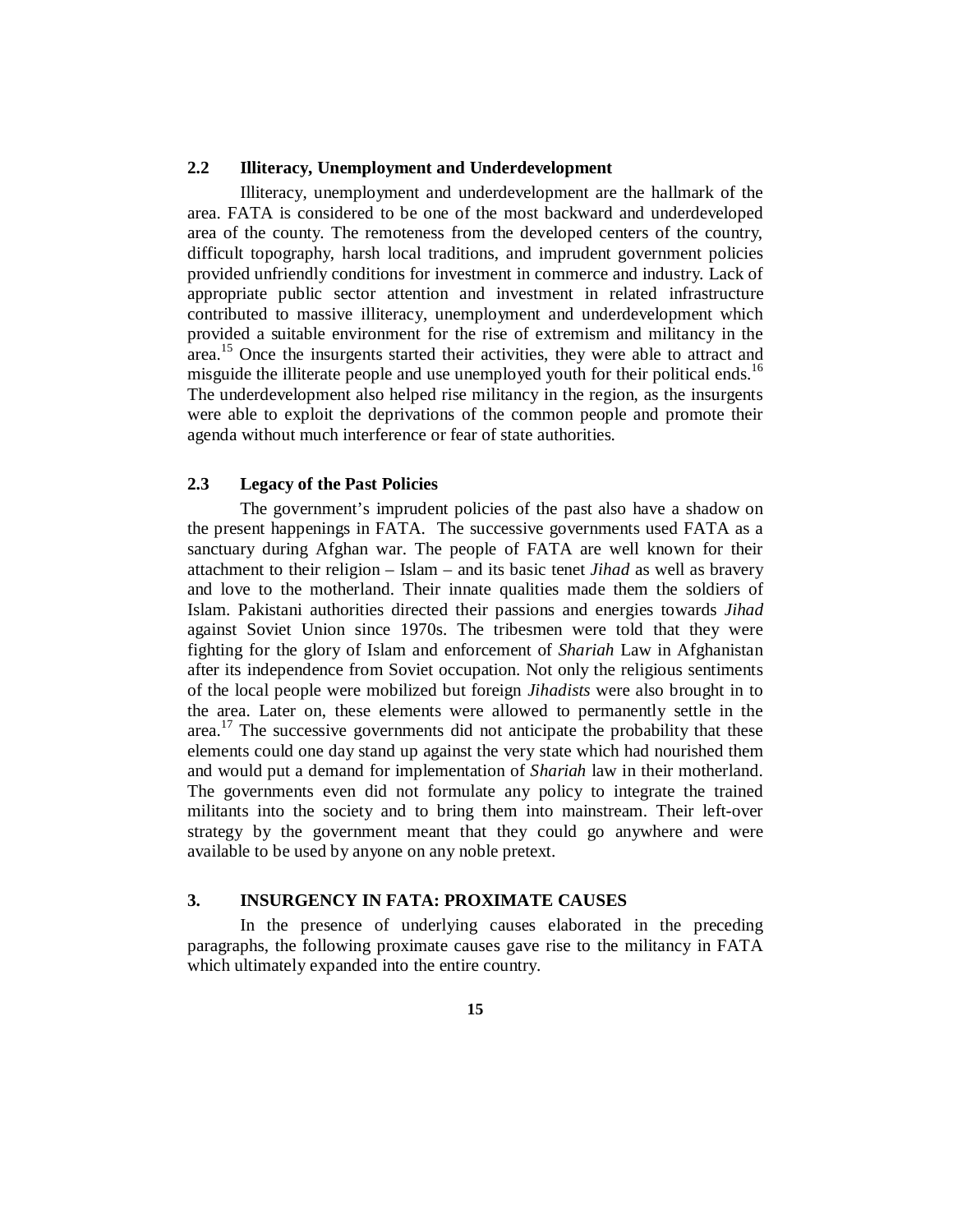#### **3.1 Reaction to Pakistan's External and Internal Policies**

Soon after 9/11, on US pressure Pakistani government took a U–turn on its Afghan policy by withdrawing recognition of and abandoning its support to Taliban regime and decided to join US-led international coalition to combat Islamic militancy. It provided logistic support and other facilities to allied forces during its military operations against Afghan Taliban and also took action against several militant organizations within the country.<sup>18</sup> In order to change Pakistan's image abroad, President Musharraf tried to impose his liberal agenda on comparatively religious-oriented moderate society of the country.<sup>19</sup> His policies pursued under the name of "enlightened moderation" created strong resentment among the common people particularly the religious community. These actions compounded with Pakistan's new Afghan policy and anti-militancy campaign in the country particularly military action against foreign militants in FATA set the ground for anti-state insurgency in the country.<sup>20</sup>

# **3.2 External Links of Militancy in Pakistan: the US Connection**

There are a few external links of militancy in Pakistan. Among them, American connection is most important. In order to understand American connection to ongoing insurgencies in Pakistan, one has to have some understanding with regards to convergence or divergence of interests between the US and Pakistan in the region. Though both countries never had complete convergence of interests in the past, still both have been able to maintain partnership in military alliances such as Southeast Asia Treaty Organization (SEATO) and Central Treaty Organization (CENTO) besides a bilateral security arrangement signed in 1959. Pakistan was motivated by its concerns towards India while the US primary interest had been to contain communism. In 1980s, both countries came closer when they supported resistance movement against Soviet occupation in Afghanistan. However, after Soviet withdrawal from Afghanistan, both countries fell apart due to divergent interests in the region. The US also imposed sanctions against Pakistan due to its nuclear program. With the end of the cold war and demise of Soviet Union, the gulf between the two countries got further widened. $^{21}$ 

In the post-cold-war era, the interests of Pakistan and the US diverged in the following four important areas: 1) militancy / terrorism; 2) nuclear issue; 3) Policy towards India, and 4) relations with China.

#### **Militancy / terrorism:**

The US perceived Islamic militancy / terrorism a threat to international peace and stability and was determined to curb it.<sup>22</sup> On the other hand, for several observers, Pakistan was hub of such activities because, as the Western media and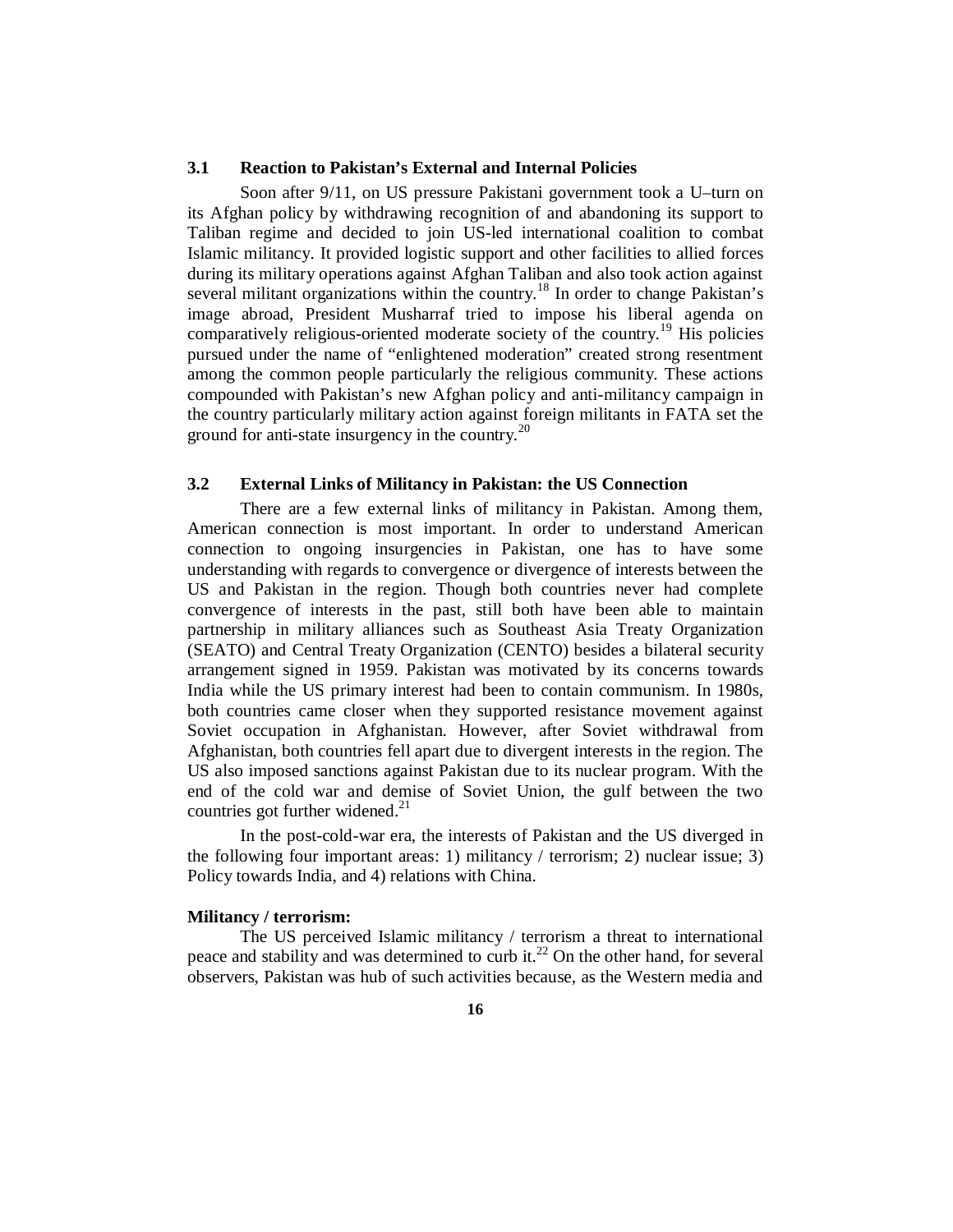experts reported, Islamabad promoted militancy as part of its national policy in the region.<sup>23</sup> Even some of the militant activities taking place in other regions of the world, such as Far East, Middle East, and Europe etc. reportedly had links with Pakistan. Allegedly, several militants affiliated with *Al-Qaeda* also had some Pakistani connection.<sup>24</sup> Thus, both countries had completely divergent interests on the issue of militancy before 9/11.

#### **Nuclear Issue:**

The US had set nuclear non-proliferation as one of the main objectives even during the cold war and was determined to do its utmost to prevent expansion in the nuclear club. Contrary to the US policy, Pakistan was pursuing nuclear program to gain deterrence against Indian threat. Moreover, some elements within the government of Pakistan were also involved in providing necessary information and other assistance to help develop nuclear program by other countries including Iran, North Korea and Libya etc. $^{25}$ 

#### **Policy towards India:**

Washington perceived India a key strategic partner in the changed international environment particularly with rising Chinese power in Asia.<sup>26</sup> Islamabad, as ever before, continued to perceive New Delhi as its enemy No One believing that India posed main threat to its security.<sup>27</sup>

#### **Relations with China:**

Pakistan's close relations with China had always been a cause of concern for the US. Particularly, this issue got further importance in the post cold-war era when the US perceived China a potential rival and an imminent threat to its dominant position in the world. Washington strived to build a series of alliances to encircle China in order to contain its growing power and influence in the region and the world at large.<sup>28</sup> The US wanted Pakistan to be part of this scheme. However, Islamabad had different strategic thinking believing China the most trustful friend and major supplier of its armed forces. In its bid to transform this relationship into a strong economic partnership, Pakistan worked on developing Gwadar Port with Chinese cooperation and also to provide Beijing an economic, trade and energy corridor through its territory by connecting Western China with Arabian Sea and giving it a shorter route to transport its goods to the world.<sup>29</sup> The Pakistani policy of providing China an outlet and shorter route to connect with West Asia, Africa and Europe etc. conflicted with American approach to contain Chinese influence and power.

Pakistan's potential to emerge as a great power and any remote chance of posing any sort of challenge to the US hegemony is yet another important factor determining the US policy towards Islamabad. Several Western particularly American scholars who advised Washington to "seize the moment" and prolong its dominant position in the world, have also listed several countries, including Pakistan, which could potentially pose any kind of challenge / threat to the US power.<sup>30</sup>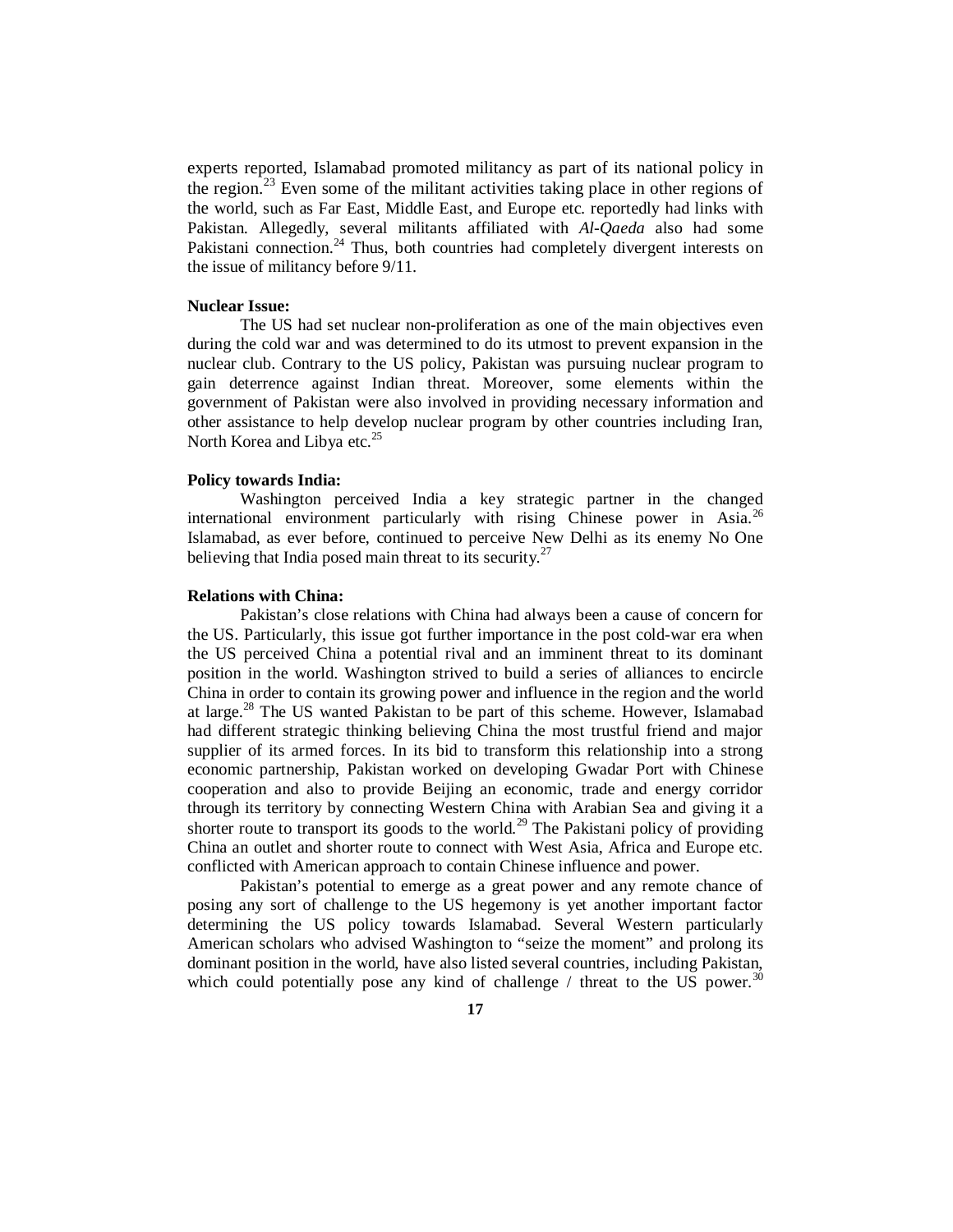Pakistan's large population, vast natural resources, one of the strongest armed forces, well developed nuclear capabilities and strong desire among its elites and masses for Islamic revivalism and universalism as well as to play leading role in the Muslim world make it a strong candidate of future's great power of the world.<sup>31</sup> Any such power would naturally incline to resist and challenge any external power including the US which infringe freedom of the Muslim nations and plunder their resources. It would be quite natural for any hegemonic nation to curb such threats and so is the case with the US administration which seems determined not to let any such challenge flourish in the world. For these obvious reasons, Pakistan could obviously become a victim of American power provided the latter could find some pretext for any action against Islamabad.<sup>32</sup>

In spite of its conflict of interests with Pakistan, the US could not take any aggressive action against Islamabad which still professed its friendship with Washington. The latter got this opportunity soon after 9/11, when it declared that *Al-Qaeda* was responsible for the catastrophic attacks on the US. The *Al-Qaeda*'s leader was residing in Afghanistan being ruled by Taliban recognized and backed only by Pakistan in the world. Washington was ready to wage a war against Taliban led Afghanistan and siding either with the US or Taliban was not an easy task to decide for Pakistani government.

Due to its strategic importance and historical links with the Taliban, apparently delinking itself from Kabul was believed to be quite difficult for Pakistan. According to some sources, Washington was thus ready to target both Pakistan and Taliban when it conveyed the famous "either with us or against us" notion, warning Islamabad after 9/11. Finding itself between the devil and deep blue sea, Islamabad opted for a strategic retreat to minimize the damage and decided to abandon Taliban and support the US-led coalition forces against Afghanistan.<sup>33</sup> Thus, Pakistan was able to protect itself from the wrath of the world's sole superpower. On American pressure/demand, Pakistan also provided the US the required logistic support and other facilities including concessions to collect intelligence and conduct secret operations in the country.<sup>34</sup>

When an open war and flagrant action was not possible against Pakistan, the secret war remained the only viable option for Washington. Pakistan was pursuing several policies conflicting with the US interests which demanded some sort of action against it. Simultaneously, it professed friendship with the US and was a partner in international war against terrorism which protected Islamabad from any direct, open and aggressive action by Washington. This situation containing two conflicting realities warranted a secret war waged through Intelligence Agencies and Private Security Operators.<sup>35</sup> The concessions provided by the government of Pakistan helped the US to build a large apparatus of intelligence and private security operators (IPSO) in the country. This machinery was capable of performing various activities and tasks assigned to it according to the exigencies of time and places.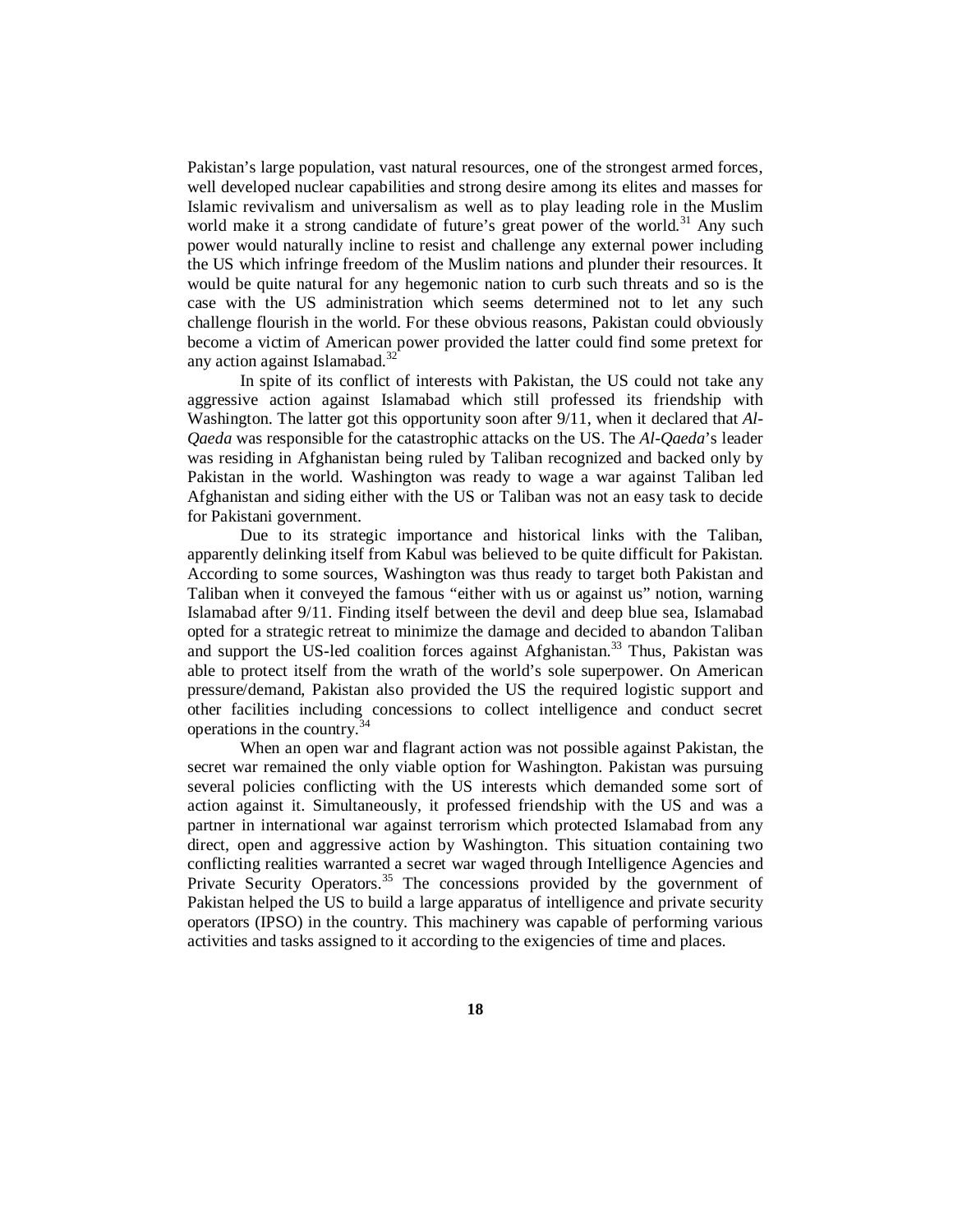#### **3.2.1 Supply / Demand and Import / Export Dynamics of Militancy**

The US played a dual role in Pakistan with regard to ongoing militancy in the country. On one hand, it strived to create a local demand for insurgency in the country. On the other hand, it also served as one of the sources of supply of militants ready to fight in Pakistan. The task of creation of and supporting the militant groups was assigned to IPSO network while its diplomatic and political channels kept on creating demand for militancy within Pakistan.

There were several merits of creating demand of insurgency and militant groups in Pakistan. First; it was believed that militant organizations operating from Pakistan were in close alliance with *Taliban* and *Al-Qaeda*. They had fought against Soviet Union, and then Northern Alliance in the past and possibly would swell ranks of resistance elements fighting against US-led international coalition. Similarly, several militant organizations were also fighting in Indian-held Jammu and Kashmir  $(IIK)$ <sup>36</sup> In simple words, Pakistan was a source of supply of militants to the neighbouring Afghanistan and IJK. This export of militancy to both these countries could only be decreased by creating local demand for militancy in Pakistan. It would help ease pressure on occupying forces in IJK and would also deprive *Taliban* of reinforcements from Pakistan.<sup>37</sup> Second; once the demand for insurgency within the country were created, the movement of militants could be reversed. It means that Pakistan which had previously been a source of supply of militants to other areas, could now be exported / supplied militants from other areas particularly Afghanistan where pressure on American forces would further decrease. Third; the rise of militancy and attacks on security forces as well as civilians at public places could create discontent among people against all sorts of militancy and militant organizations which would help decrease public support for such activities in the future.<sup>38</sup> Fourth; the attacks on security forces, defense installations and other important places would show a weakness of Pakistani armed forces which would provide Western media and leaders a pretext for propagandizing against Pakistan' nuclear program. It could pave the way for taking any action against Pakistan' nuclear installation on the pretext that the nuclear weapons were unsafe in the hands of Pakistani forces and that the militants could easily capture and use them against humanity. The international media has published several reports either on the concern shown by the Western countries on the safety of these weapons in Pakistan or the US plans to capture / take control of these weapons in case of any exigency.<sup>39</sup> The activities of private US security contractors and intelligence officials in areas near to sensitive installations have also been reported in the press.<sup> $40$ </sup> Fifth; insurgencies and instability in Pakistan could also help contain Chinese influence in the area. The militant activities in areas on pivotal route linking Western China with Gwadar port could easily disrupt any plan of giving Beijing trade and energy corridor through Pakistani territories. The ongoing disturbance in several areas of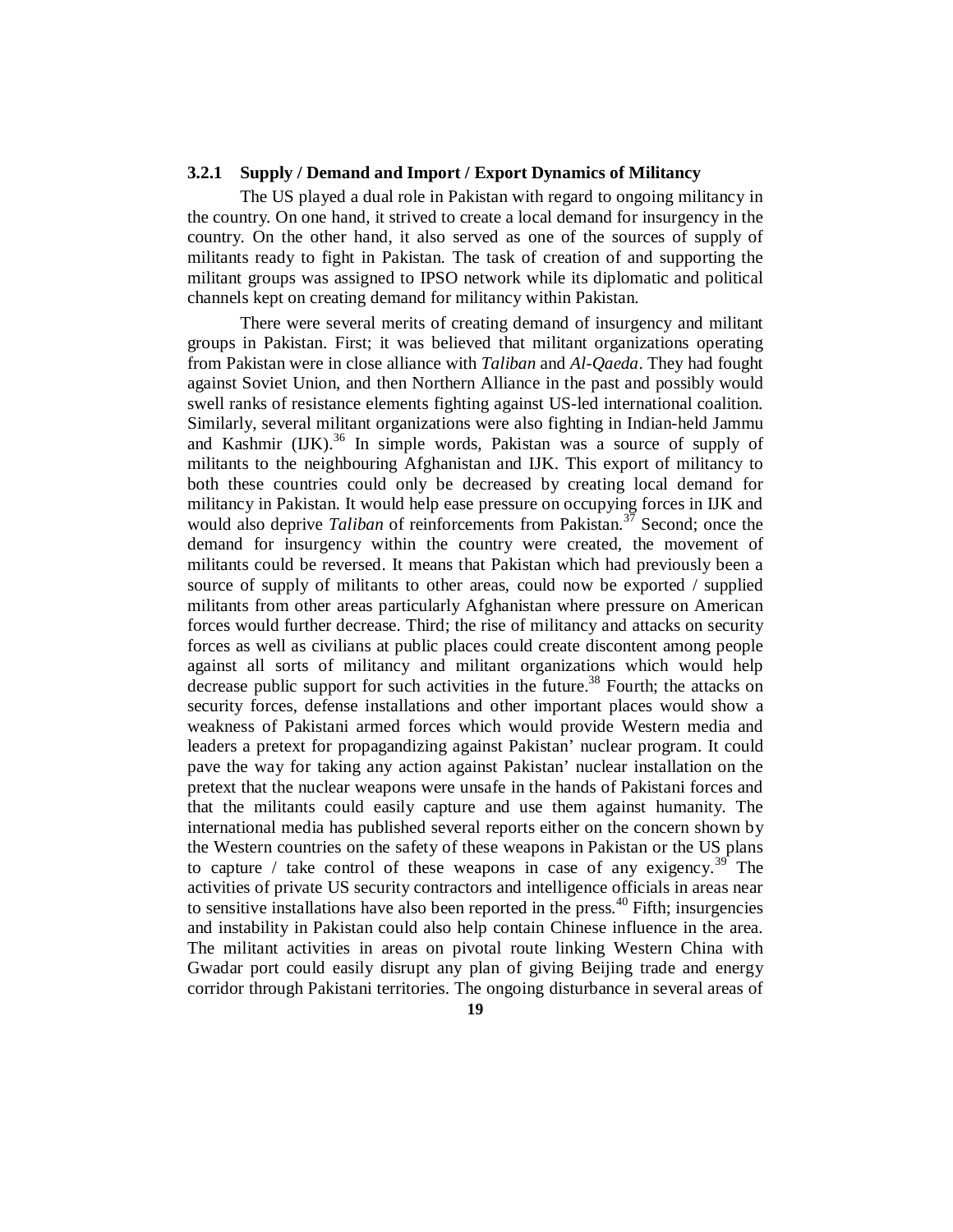Khyber Pakhtunkhwa (KPK), Balochistan and now Gilgit-Baltistan clearly suggests that this strategy is in operation by the foreign countries.<sup>41</sup> Sixth; the creation and support of militant groups could give the US a bargaining position visa vise Pakistan. The US could ask Islamabad to stop supporting militant groups operating against the US or its allies either in Afghanistan or IJK in lieu of withdrawing its own support to such groups fights against the Pakistani state.<sup>42</sup>

#### **3.2.2 Ideological and Religious Rationale**

Despite its all merits, creation of militant organizations against the state of Pakistan was not any easy task. After all, Pakistan was an Islamic Republic which was created in the name of Islam. It is one of the most important Muslim countries and is known as citadel of Islam. Not only the ordinary Muslims but also the Islamic revivalist organizations all over the world had strong sentimental attachment with Pakistan which, as they believe, could play pivotal role in Islamic renaissance.<sup>43</sup> Moreover, several *Jihadist* organizations / militant groups fighting at different places of the world found sanctuaries and other facilities in Pakistan. In simple words, to convince anyone to wage "*Jihad*" against a country known as "home of *Jihadis*" was not an easy task. It needed a major shift in Pakistan's policy that could provide an ideological rationale for waging "*Jihad*" against the country.

The US pressure forced Pakistan to take a major policy shift soon after 9/11, which provided an ideological rationale for creation of militant organizations to carry out activities against the state and people of Pakistan. When the US government asked Pakistan to choose any of the two options – "either with us or against us" – President Musharraf decided to extend unconditional support to the US-led coalition forces in the war against *Taliban*'s Afghanistan.<sup>44</sup> Pakistan provided logistic support and other facilities including intelligence information and operational assistance to capture key *Al-Qaeda* leaders and operators in Pakistan. On the US demand, Pakistan also deployed its troops on its Western border to stop entry of Afghan *Taliban* and *Al-Qaeda* leaders into its territory. Later on, the troops were also used to launch military operations against foreign militants who had settled in FATA after the Soviet intervention in Afghanistan. Pakistan declared itself as the front-line state in the war against international terrorism and became America's major non-NATO ally. In return, Pakistan under President Musharraf received significant diplomatic, political, economic and military aid from the US and its allies due to Islamabad's important role in the war against terrorism. However, these benefits to Pakistan proved to be quite small as compared to the losses suffered afterwards.<sup>45</sup>

Pakistan's alliance with the US in its war against *Taliban* and *Al-Qaeda* provided the much needed ideological and religious rationale for militant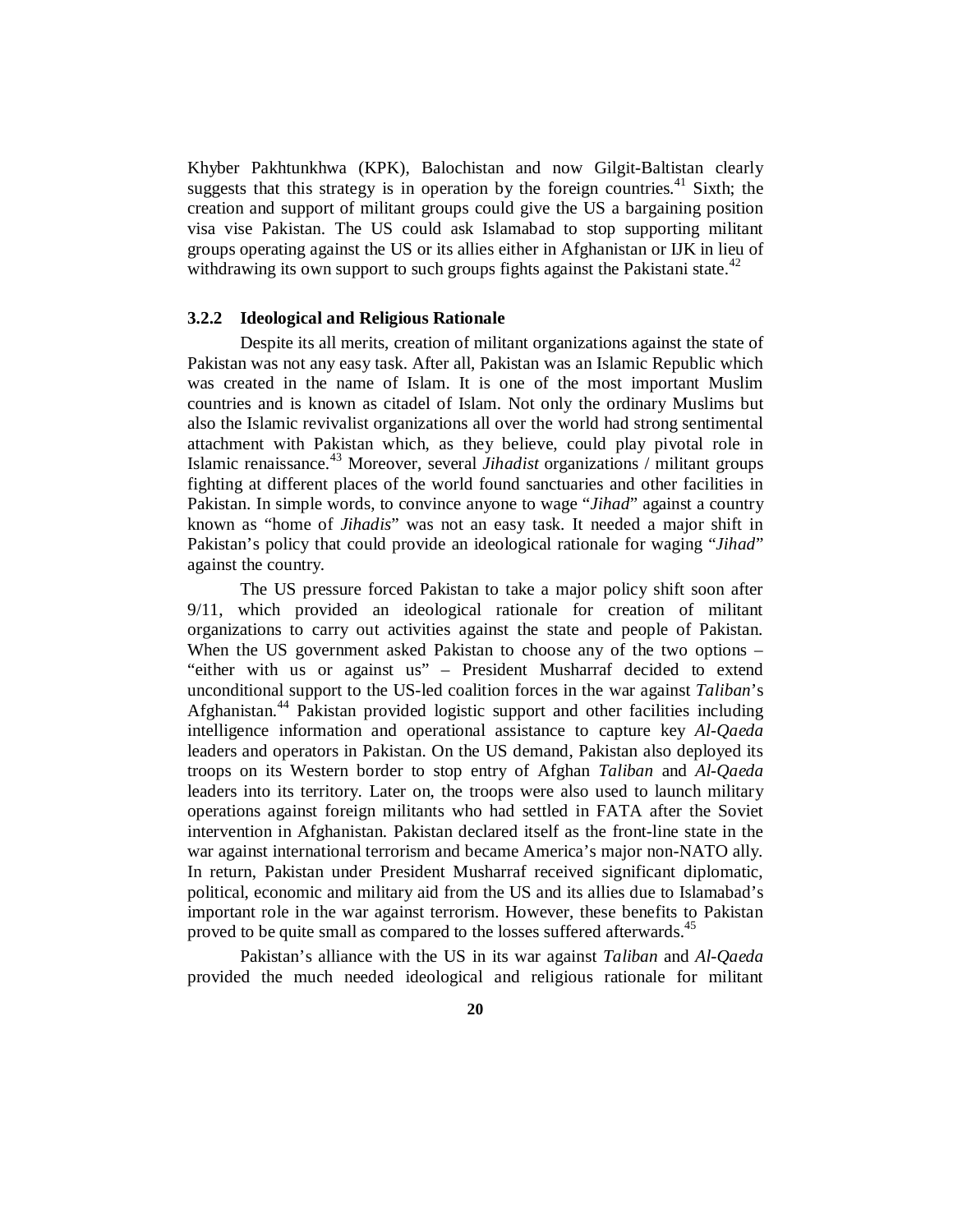activities in the country. The *Takfiri* and *Kharajite* beliefs put fuel on the fire. Anti-Pakistan elements within and outside the country used Islamabad's support to the coalition forces a sufficient reason to launch an armed struggle against it. They used the following two equations for the purpose: 1) Enemy of enemy is a friend and friend / ally of an enemy is an enemy. Their ideological mentors argued that since Pakistan was an ally of the US in its war against *Taliban* and *Al-Qaeda*, so it was an enemy country.<sup>46</sup> However, they confronted an objection that *Jihad* was not permissible against a Muslim state, i.e. Pakistan. They found its answer in another equation. 2) If Pakistan-backed *Jihad* was legitimate against a Soviet-installed / supported government in Kabul in 1980s, then the *Jihad* against an American supported / allied government in Islamabad in 2000s would also be valid. The extremist elements believed that since Pakistan and its armed forces were supporting non-Muslims (US and allies) in their war against the Muslims (*Taliban* and *Al-Qaeda*), therefore, it was fit to be in a state of war against the Muslims. They argued that Pakistan's government, its leaders and armed forces were enemies of Islam and must be fought against in the holy war.<sup>47</sup> Yet they confronted another objection, i.e. attacking the civilians – the noncombatant ordinary people – had no justification. The *Takfiri* and *Kharajite* beliefs were used to address this issue. They argued that since common people can play an important role in formulation of government and shaping its policies, therefore, they were also responsible for the acts of their leaders / government. If they were silent and did not do anything to stop their government / leaders from aiding the non-Muslims in their war against Muslims, they were equally culprits and should be punished with. For *Takfiris*, such people were not true Muslims and waging *Jihad* against them was quite legitimate. If some innocent people and true Muslims become victims of "the *Jihad*," *Takfiris* argued, they would be martyred and rewarded hereafter by Allah Almighty.<sup>48</sup> The extremist and reactionary elements were indoctrinated on these lines and brainwashed in a way so that they could be used to raise arms against Pakistan's security forces.

The system of government, laws and constitution of the country were also used by the anti-Pakistan elements for giving ideological rationale and religious pretext for waging war against Islamabad. The extremist elements and their foreign mentors argued that Pakistan was created in the name of Islam but *Shariah* is not the supreme law of the country. They argue that constitution of the country was not truly Islamic and they do not recognize it. They further stated that democracy was un-Islamic form of government and instead there should be Khilafat in the country. They claimed that *Shariah* cannot be enforced in a democratic system which rests on capitalism – an un-Islamic economic system. These elements claim that only through armed struggle they can establish *Khilafa* and enforce *Shariah* in the country.<sup>49</sup>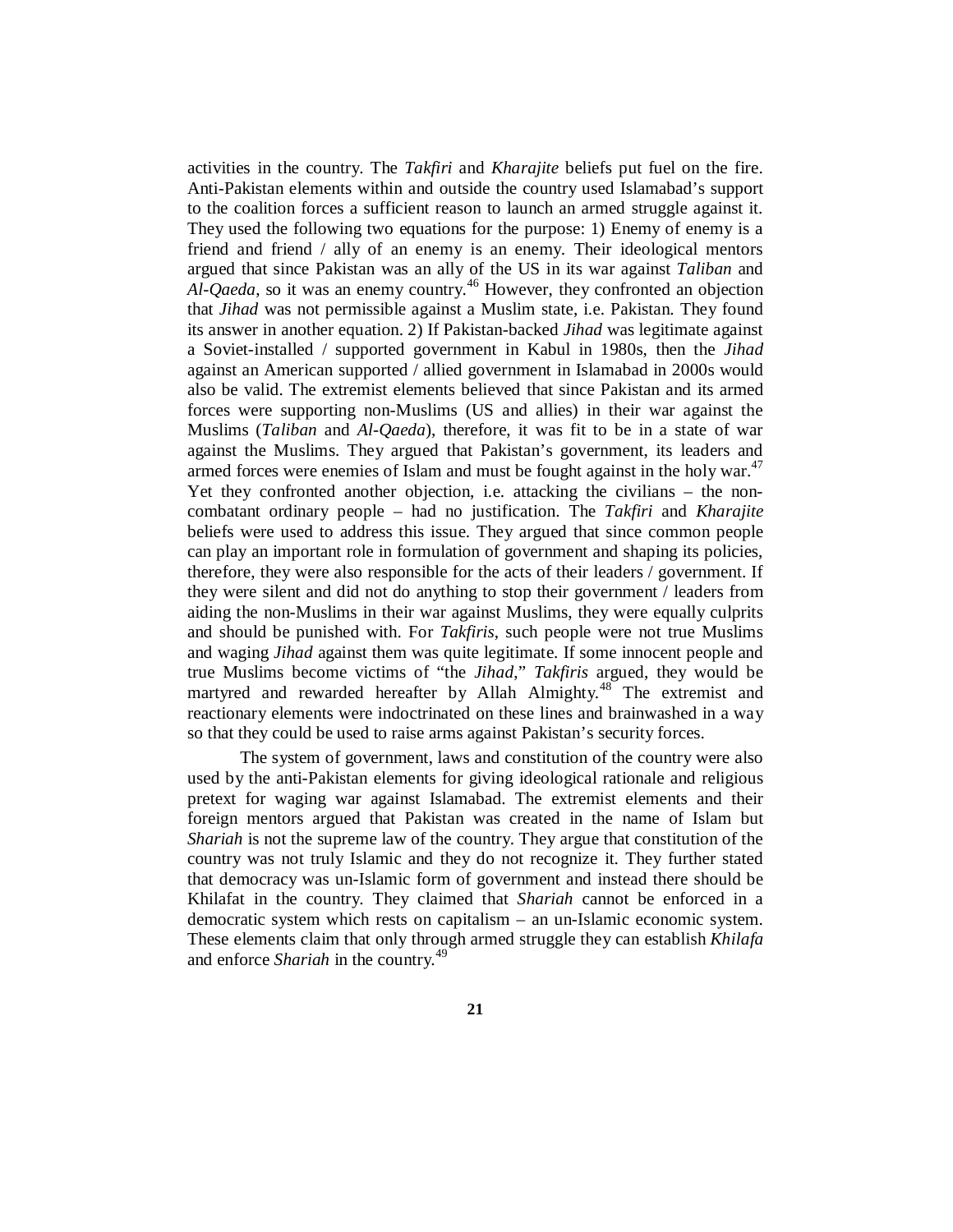#### **3.2.3 Strategy: Tools and Techniques**

Initially, the US forced Pakistan to use its armed forces against the foreign militants living in different areas of FATA. Moreover, on foreign pressure, Musharraf government also cracked down on several militant organizations based in Pakistan and operating in IJK and Afghanistan. Most important among them were the local and foreign militants based in FATA who had close connections with Afghan *Taliban* and *Al-Qaeda* leadership. They were already resentful over government's new Afghan policy and became further annoyed when Pakistani security forces took military action against them.<sup>50</sup> They declared that they were left with no option but to raise arms in self-defense against Pakistani forces. They also carried out attacks on some foreign targets and key government dignitaries in Pakistan. Military actions in FATA and one in Lal Masjid, Islamabad led in escalation and expansion of militant attacks from FATA to other parts of the country.<sup>51</sup> This is how Pakistan was pushed into a war which was never its own. This is the most popular version of understanding the ongoing insurgency in Pakistan. Probably, this is the main reason that a lot of people in the country believe that Pakistan's detachment from the US-led coalition could bring an end to ongoing *Taliban* militancy in the country.<sup>52</sup> For them, the matter is simple and easy and could be easily resolved – just by saying good-bye to the US and its allies.

In fact, the ongoing insurgency and security issues in the country are far more complex and require multi-pronged strategy. It also needs an understanding of the complete strategy of the powers harbouring militancy in Pakistan. As first part of the strategy, the US dragged Pakistan into its war against the *Taliban* and *Al-Qaeda* activists. This had created the needed demand for insurgency by the *Taliban* supporters against the state of Pakistan. The second part of the strategy was to supply or supplement the militants to meet this demand. This was made possible by creating militant organizations / groups willing to fight against the state and the people of Pakistan.

The officials of the premier US intelligence agency, Central Intelligence Agency (CIA), played a major role in creating or supporting some of the militant groups fighting against Pakistani security forces and attacking civilian population in different parts of the country. CIA in collaboration with Indian secret agency Research and Analysis Wing (RAW) and Afghanistan's intelligence agency Research and Analysis Milli Afghan (RAMA) and through a network of private security contractors inflamed insurgency in Pakistan.<sup>53</sup> They also used, directly or indirectly, different disgruntled Pakistani elements to raise these militant groups. Among them also included the detainees in Afghanistan and the captives of notorious Guantanamo Bay. They had gone to Afghanistan to fight along-with *Taliban* against the Northern Alliance or the coalition forces and were arrested after 9/11. Some of them had to spend the most difficult life in the prisons where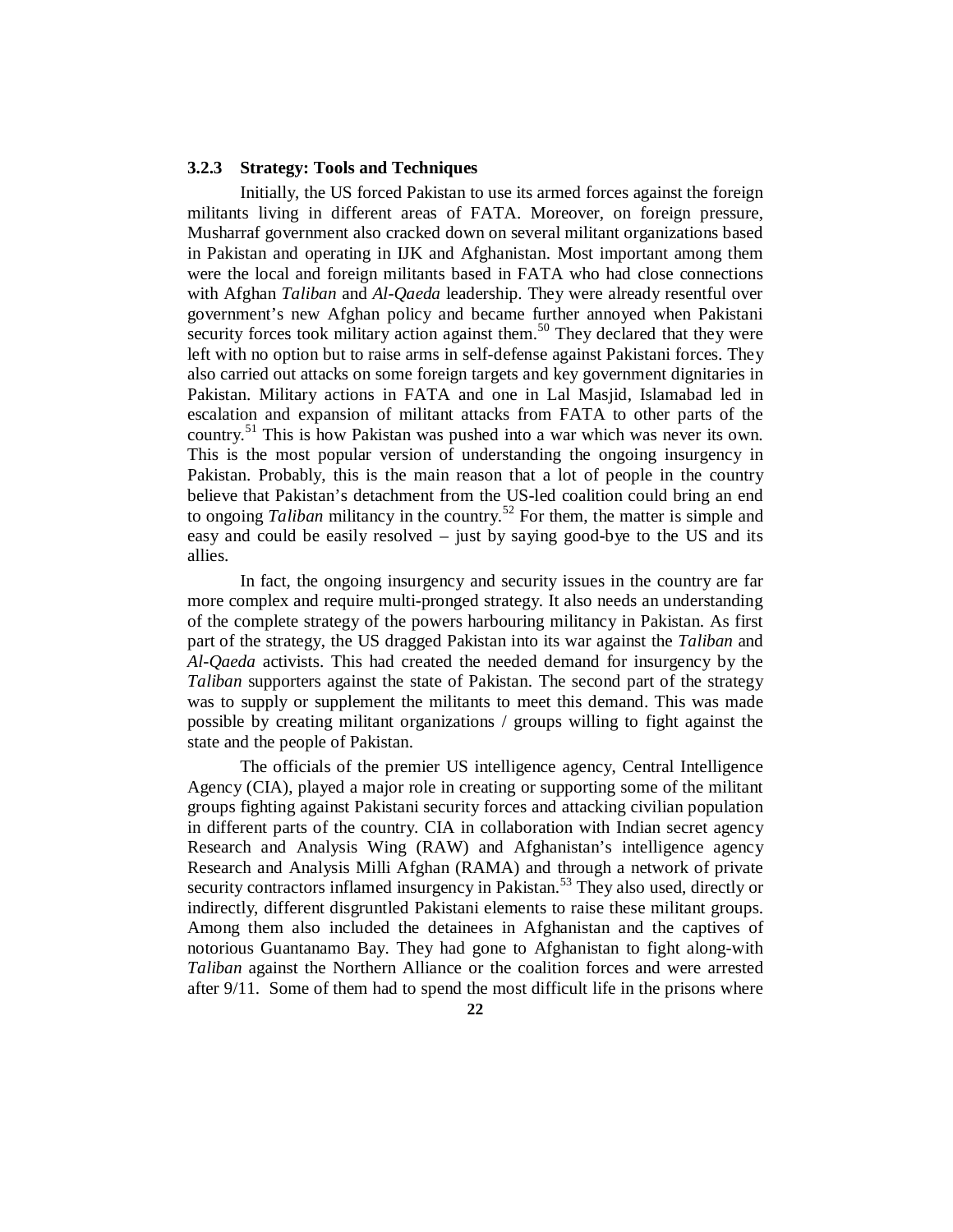they were subjected to several types of torture, humiliation and hatred. Due to Islamabad's alliance with the US in the war, they believed that Pakistan was responsible for their miseries. They were naturally annoyed with Pakistani government and its security forces. The CIA and RAMA were able to transform their annoyance into hatred towards Pakistan and psychologically and mentally prepare them to take revenge and fight against Islamabad. When these prisoners returned home, they joined hands with the existing militant groups or formed new ones.<sup>54</sup> They started attacking Pakistani security forces more violently, expanded their activities beyond FATA and included civilians in their targets. Meanwhile, these groups made an alliance under the umbrella organization named *Tehreek-e-Taliban* Pakistan (TTP) in 2007. <sup>55</sup> Pakistani officials strongly believe that CIA and RAW were funding TTP through Afghanistan's RAMA and National Directorate of Security (NDS).<sup>56</sup> The US authorities have given a tacit approval to TTP Swat faction, led by Fazlullah, to operate from north-eastern provinces of Afghanistan and launch cross-border attacks on Pakistani troops and citizens as well as carry out terrorist activities in different parts of the country.<sup>57</sup>

The CIA also hired services of private security contractors, such as Blackwater, for its covert war in Pakistan. Its agents had "close ties" with the TTP and *Lashkar-e-Jhangvi* (LeJ) and were "instrumental in recruiting young people form Punjab for the *Taliban* to fuel the bloody insurgency." These agents were also on a mission to "give credence" to the American view that Pakistan's nuclear weapons were not "safe." They strived to raise the militant group which could perform this "bidding."<sup>58</sup> Amna Masud Janjua, an activist struggling for the rights of missing persons, has recently told Supreme Court of Pakistan that Blackwater and foreign intelligence agencies were picking up young boys for terrorist activities in the country.<sup>59</sup> Reportedly, some "failed" suicide bombers revealed after being arrested by security forces that they were kept in isolation before and during their way to the "mission." It is the responsibility of their "handler" to lead the bombers, sometimes after administering them "narcodrugs," to the target place. These "handlers" also misinform suicide bombers about the targets saying that they were going on their "mission" against infidels in Afghanistan.<sup>60</sup>

Some Pakistani leaders believe that CIA was responsible for carrying out terrorist activities at public places and killing of Pakistani citizens including high ranked military officers. Former ISI chief, Hameed Gul stated that CIA was behind murder of Maj. General Sanaullah in an IED blast in Upper Dir and several IEDs explosions in Peshawar in this year  $(2013)$ .<sup>61</sup> Meanwhile, the CIA also recruited Uzbek militants through security contractors (Blackwater) from *Mazar-e-Sharif* in Afghanistan to use them for its covert operations in the region.<sup>62</sup>Reportedly, several Afghan and Uzbek militants have been found involved in various terrorist attacks in Pakistan.<sup>63</sup>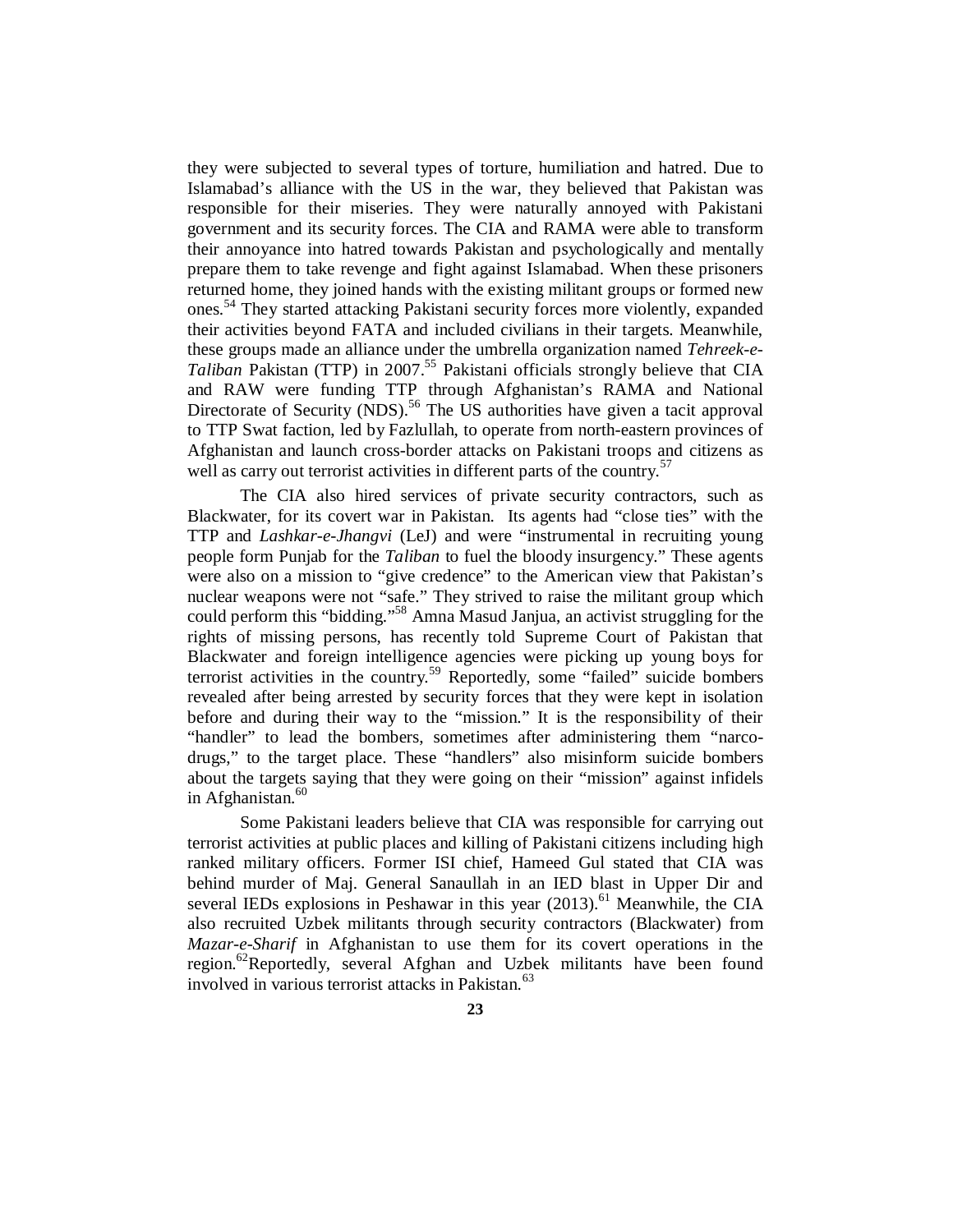The American authorities played a double game with Pakistan. On the one hand, they kept on putting pressure on Pakistani government to "do more" in its efforts to combat militant groups. On the other hand, the US intelligence apparatus present in the region was able to use Pakistan's this role as a pretext for militant attacks by TTP on Pakistani people and security forces. Every action of one side was used for a reaction from the other side, thus bloodbath of only Pakistani citizens for a foreign agenda. Washington was successful in retaining or bringing into power in Pakistan the people and parties willing to support American-led war against *Taliban*. <sup>64</sup> Meanwhile, it supported the TTP leaders willing to continue militant activities against Pakistan. American CIA also continued to carry out drone strikes in FATA which militants used as their pretext to take revenge from Pakistan and attacking security personnel and civilians at various places in the country.<sup>65</sup> Generally, CIA targeted those militants who were not willing to fight Pakistani forces and considered to be pro-Pakistan. The CIA also avoided targeting the militant groups thought to be responsible for insurgency in Pakistan.<sup>66</sup> Meanwhile, if and when Pakistani authorities tried to strike a peace-deal with TTP, the US authorities strongly opposed it and intervened immediately to subvert such moves.

On several occasions, CIA killed some TTP leaders who had signed or showed their willingness for a peace deal with Pakistan. For instance, CIA had killed Nek Muhammad, a key TTP leader in June 2004**,** a day after signing a peace deal with Pakistan. After this incident, the TTP had backed out of the peace deal with Pakistani authorities.<sup>67</sup> In May this year (2013), the CIA killed Wali-ur-Rehman, one of the top most TTP leaders in a drone attack in FATA. Reportedly, Wali-ur-Rehman wanted to sign a peace deal with the newly elected government due to which TTP had expressed its willingness for negotiations. After his murder in a drone attack, TTP withdrew the talks offer and consequently intensified attacks against Pakistani security forces and civilians alike.<sup>68</sup> More recently, the US killed TTP chief Hakimullah Mehsud when he was ready to initiate negotiations with the government. The mainstream political leadership of the country criticized the attack and termed it as an attempt to the peace process.<sup>69</sup> These incidents suggest that the US does not want any peace effort to succeed in Pakistan and will continue to subvert peace initiatives made from any side of the belligerent parties.

#### **3.3 Role of Other Powers**

It is widely believed among the scholars in Pakistan that the country in general and FATA in particular has become a battleground for proxy wars of different countries of the world. Reportedly, intelligence agencies of dozens of countries are working in the area to promote their respective national interests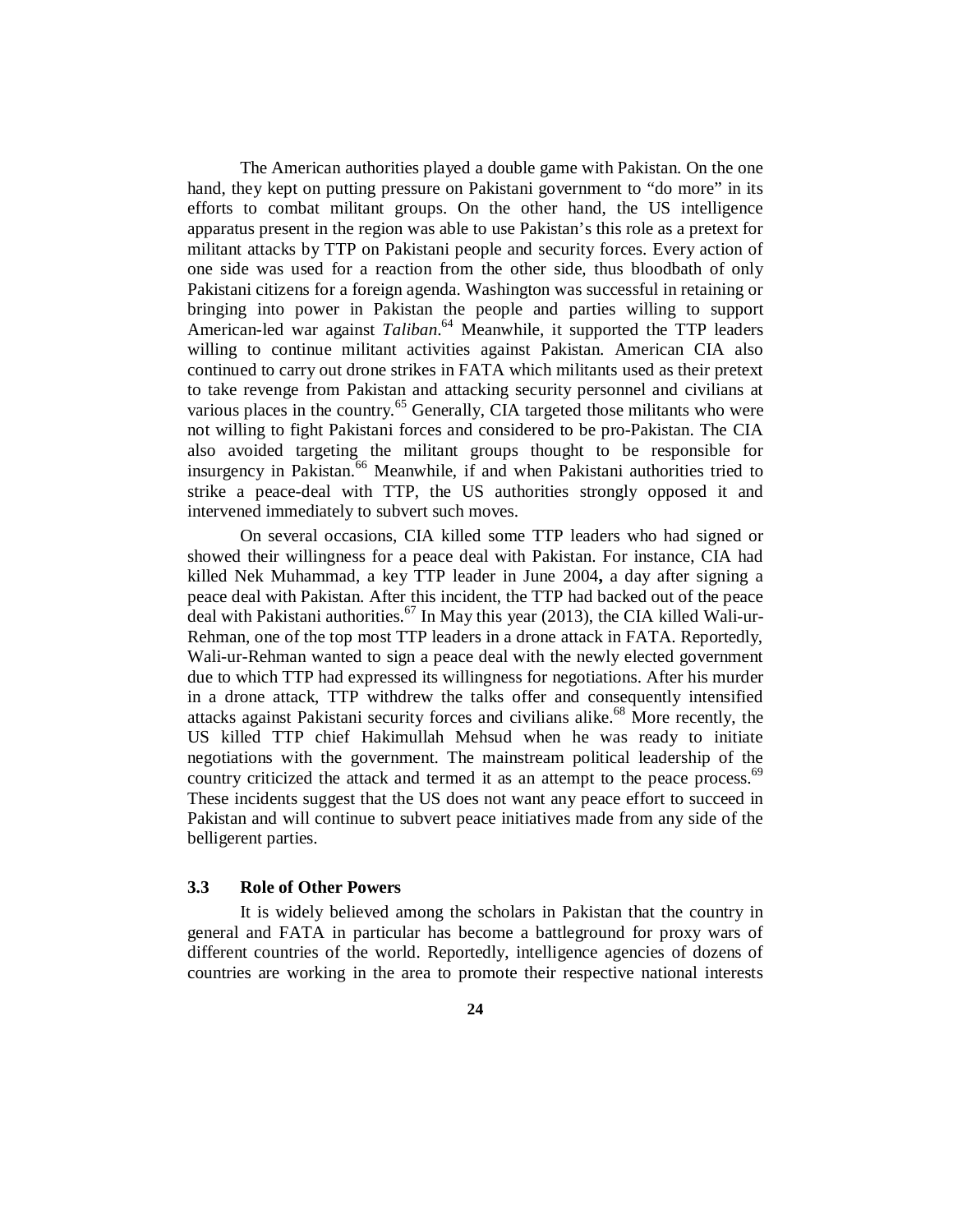and subvert peace and stability in the region. Understandably, all neighbouring as well as other important countries of the world including China, India, Iran, Afghanistan, Russia, Israel, Turkey and some Gulf countries are part of this so called New Great Game in the area.<sup>70</sup> Some of these countries are responsible for providing support of various kinds to insurgents in Pakistan. India's role is most important among them.

India's intelligence agency Research and Analysis Wing (RAW) is very active in both Afghanistan and Pakistan. It uses several Indian consulates functioning mostly on Afghanistan eastern cities near to the Pakistani border. These consulates not only get secret information, but are also responsible for spreading propaganda against Pakistan and providing different kinds of support to militants in Baluchistan, FATA and other parts of the country. Several Pakistani officials and leaders have stated publicly that India was involved in promoting and supporting terrorism in the country. Obviously, RAW uses Afghan territory with the approval of both Washington and Kabul to create disturbance in several parts of Pakistan.<sup>71</sup>

 Role of Kabul government and Afghan *Taliban* is also crucial in the ongoing insurgency in Pakistan. President Hamid Karzai, in an interview, tried to justify Afghan involvement and its support for various insurgent groups in Pakistan on the pretext that Islamabad was supporting Afghan *Taliban* in Afghanistan. So it is obvious, that officially Afghanistan is pursuing "tit for tat" policy vis-a-vise Pakistan and supporting Baloch and TTP insurgents in Pakistan.<sup>72</sup>

What is the policy of Afghan *Taliban* towards TTP activities in Pakistan? This is a million dollar question and there are several answers to this question. Generally, it is believed that Afghan *Taliban* have nothing to do with TTP and latter's activities are not approved by Mullah Umar. They also refer several statements of Afghan *Taliban* in which the latter had tried to delink themselves from the activities of  $TTP<sup>73</sup>$  On the same pretext, the people who vehemently oppose TTP in Pakistan openly support Afghan *Taliban*.

The nature of relationship between Afghan *Taliban* and TTP is quite complex and difficult to understand. Afghan *Taliban* can neither openly approve activities of TTP nor can completely disapprove its agenda. Despite Islamabad's alliance with the US-led coalition forces and its role to help topple *Taliban* government in Kabul in 2001, Afghan *Taliban* and Pakistan's intelligence officials had to maintain some sort of links and cooperation among them in the post-9/11 period. Openly supporting TTP would not be possible for Afghan *Taliban* because it could badly damage their relations with Pakistani officials. Simultaneously, they cannot disapprove TTP agenda as both of them share some common points of action. For instance, Afghan *Taliban* want enforcement of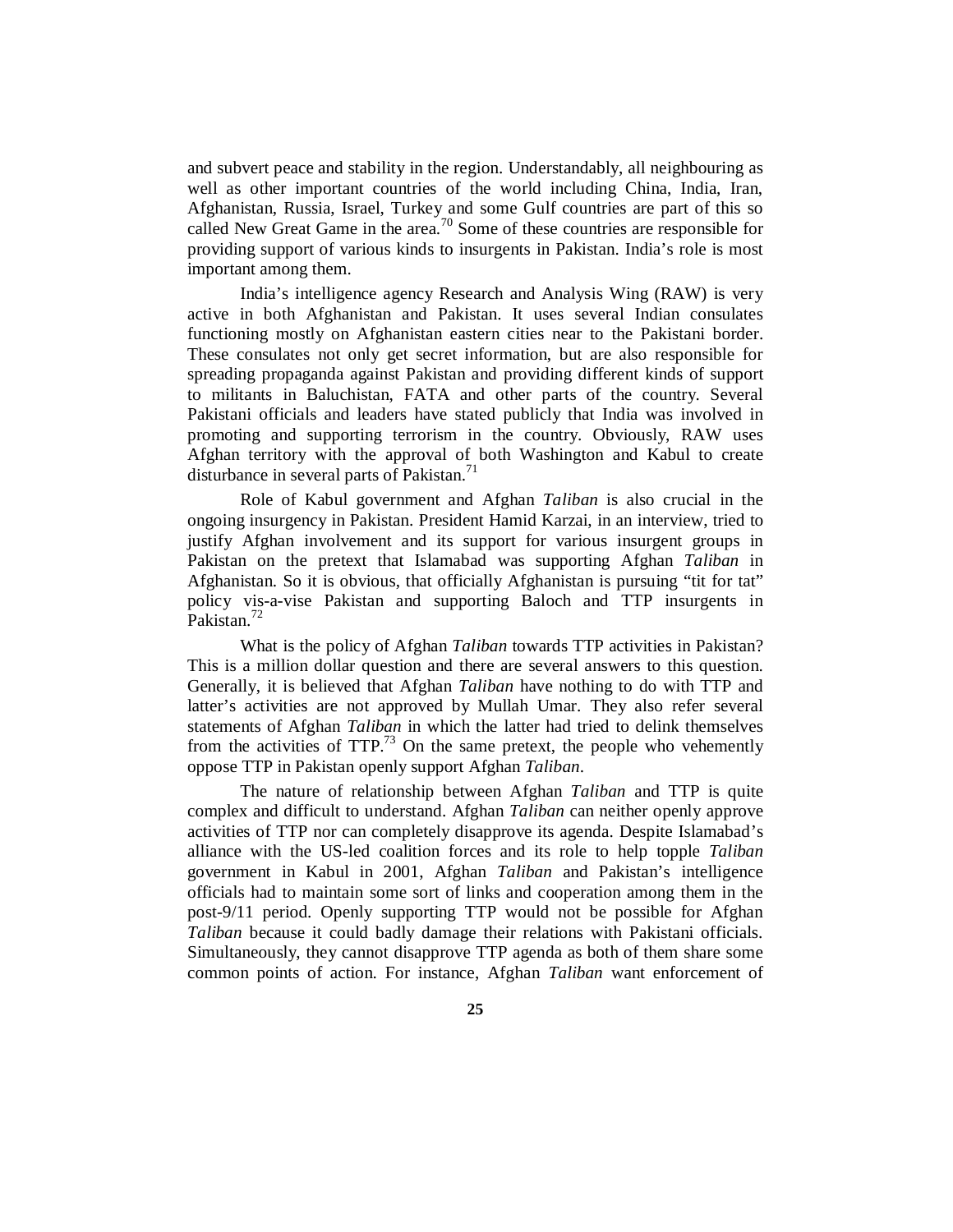*Shariah* in their country and they cannot oppose any claimant of struggling for the same cause in Pakistan. Naturally they would support such cause in other Muslim countries including Pakistan. Moreover, Afghan *Taliban* would also like to take revenge from and to put some pressure on Pakistani government and security forces in order to desist them from supporting US-led coalition forces in Afghanistan. As such, they would prefer to implicitly approve rather support TTP activities in Pakistan. The following facts also indicate that Afghan *Taliban* and TTP have some kinds of understanding and close connections with each other: a) TTP leaders recognize Mullah Umar as their supreme leader – *Amir-ul-Momineen*. <sup>74</sup> b) Afghan *Taliban* enjoy high respect and influence among TTP leaders due to which they have been playing mediating role in disputes between various rival militants groups. <sup>75</sup> c). Afghan *Taliban* strived to push TTP for negotiations with government of Pakistan.<sup>76</sup> d) Recently, Afghan *Taliban* denounced killing of Hakimullah Mehsud in a drone attack. These facts suggest that Afghan *Taliban* also play double game and secretly support TTP.<sup>77</sup>

#### **3.4 Pakistan's Response to Militancy: An Analysis**

Pakistan has no clear and well defined Counter-Insurgency (COIN) and Counter Terrorism (CT) Policy and therefore, its response to insurgencies has been mixed and ambiguous.<sup>78</sup> It is not clear whether Pakistani leadership and military establishment want a negotiated settlement or military solution of the problem. In fact, Pakistan has used both options on different times and both halfheartedly. It neither sincerely attempted peaceful means to address the problem nor used military means whole-heartedly for different reasons. The peace deals were violated or withdrawn on foreign pressure and military operations were halted before complete victory over militants.<sup>79</sup> Due to this unclear strategy, the militants have been successful in expanding their influence and activities to other parts of the country.

#### **3.5 Lack of Public Support to Campaign against Militancy**

Public support is vital to win a war against any enemy and it is more so to defeat insurgencies and militancy within a country. The ongoing countermilitancy campaign run by Pakistani security forces lack popular public support in the country. There are various reasons to it. For instance, the religious pretext and ideological rationale used by the militants also attract public sentiments in various parts of the country particularly in some areas of KPK and Balochistan. Due to Pakistan's unclear and ambiguous policy towards militancy and halfhearted actions to eliminate various insurgent groups create doubts in the minds of the people. The role of media, civil society and some political parties has also been not supportive to attract widespread public support in the war against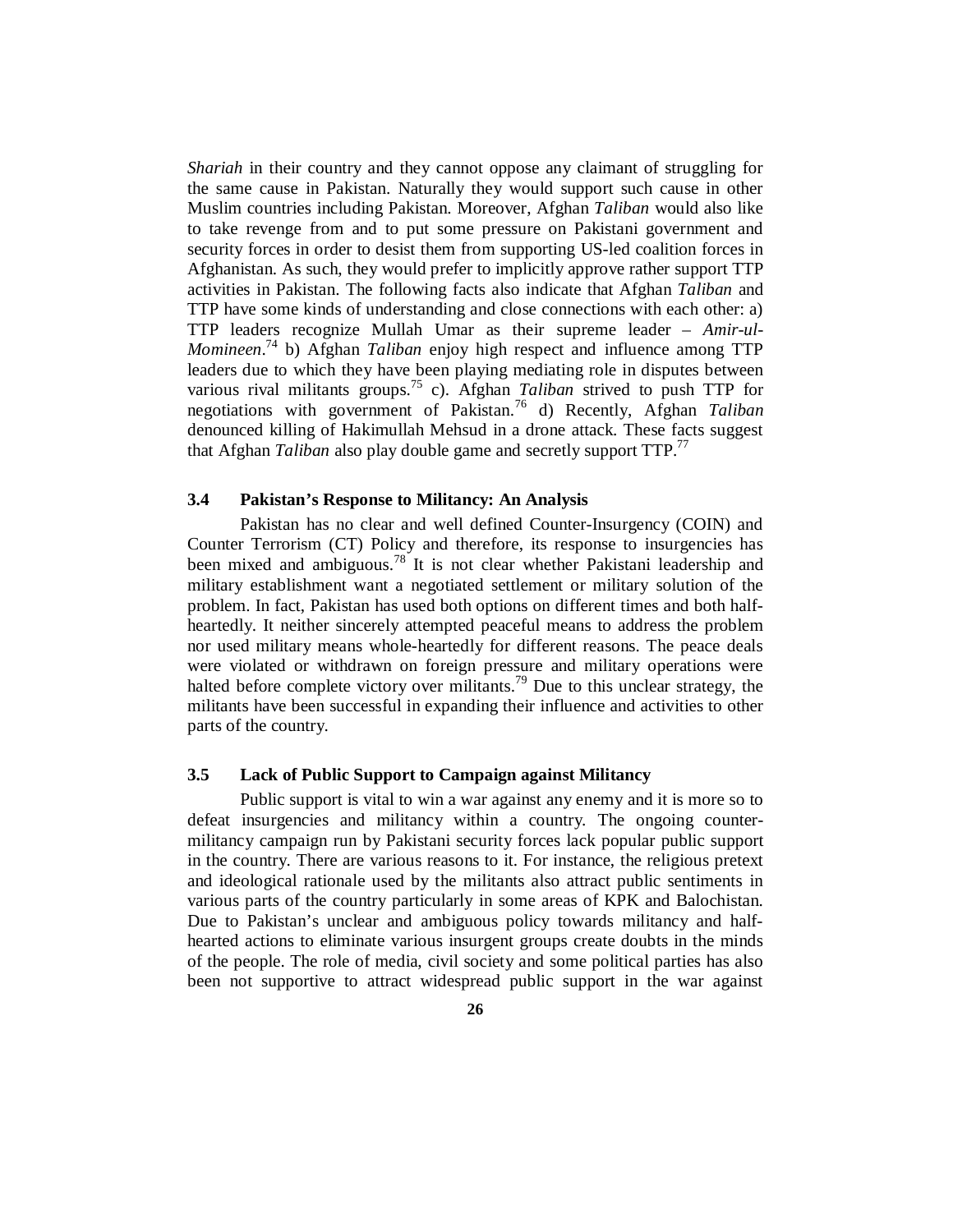militancy. Despite heavy losses suffered by the nation at the hands of militants in the country, still majority of the people including leadership of some mainstream political and religious parties believe and claim that it is not our war. They argue that Pakistan should quit American war and soon there would be peace in the country.<sup>80</sup> Unfortunately, this perception also exists among the ranks of the armed forces due to which the extremist elements and militant groups succeed in finding their sympathizers and aides therein. The sympathizers and aides within forces have participated or helped militants in several attacks including those on some important military places and installations.<sup>81</sup>

## **4. CONFLICT RESULTION: LOOKING FOR A WAY FORWARD**

The conflict resolution in FATA is imperative for peace, stability and prosperity of the entire country. The objective analysis of the situation and detailed survey of the underlying and proximate causes is incomplete without suggesting remedial measures. No doubt, the problem is complex and multidimensional and no simple and easy solution can help address it. There is need to address both underlying as well as proximate causes of the problem. Since different factors and forces are directly or indirectly involved in the issue, therefore, a multipronged and multidimensional strategy would be needed to address the problem. The government needs to take short-term, medium-term and long-term measures to completely root out militancy from FATA and other parts of the country. Some of these measures are listed in the following lines.

# **4.1 Ownership of the War against Militancy**

It is dilemma that the ongoing militancy has cost Pakistan over 50,000 lives and inflicted financial losses of more than \$100 billion but still most of the people including mainstream political and religious parties are not willing to accept the ownership of the war against insurgencies.<sup>82</sup> Still these elements claim that it is an American war and Pakistan should come out of it which will bring peace and stability in the country. This approach cannot help address the problem.

In order to bring peace, stability and prosperity to our nation we need to understand the following facts. First, irrespective of the fact that what are its causes and how Pakistan was dragged into this war, we must acknowledge this reality that now it has become our war. It is no more an American war. It is a war for our own national survival as well as independence, security and territorial integrity of our beloved country. Pakistani government, media, civil society organizations, political and religious parties and other important segments of society must play their role to create national awareness and make a general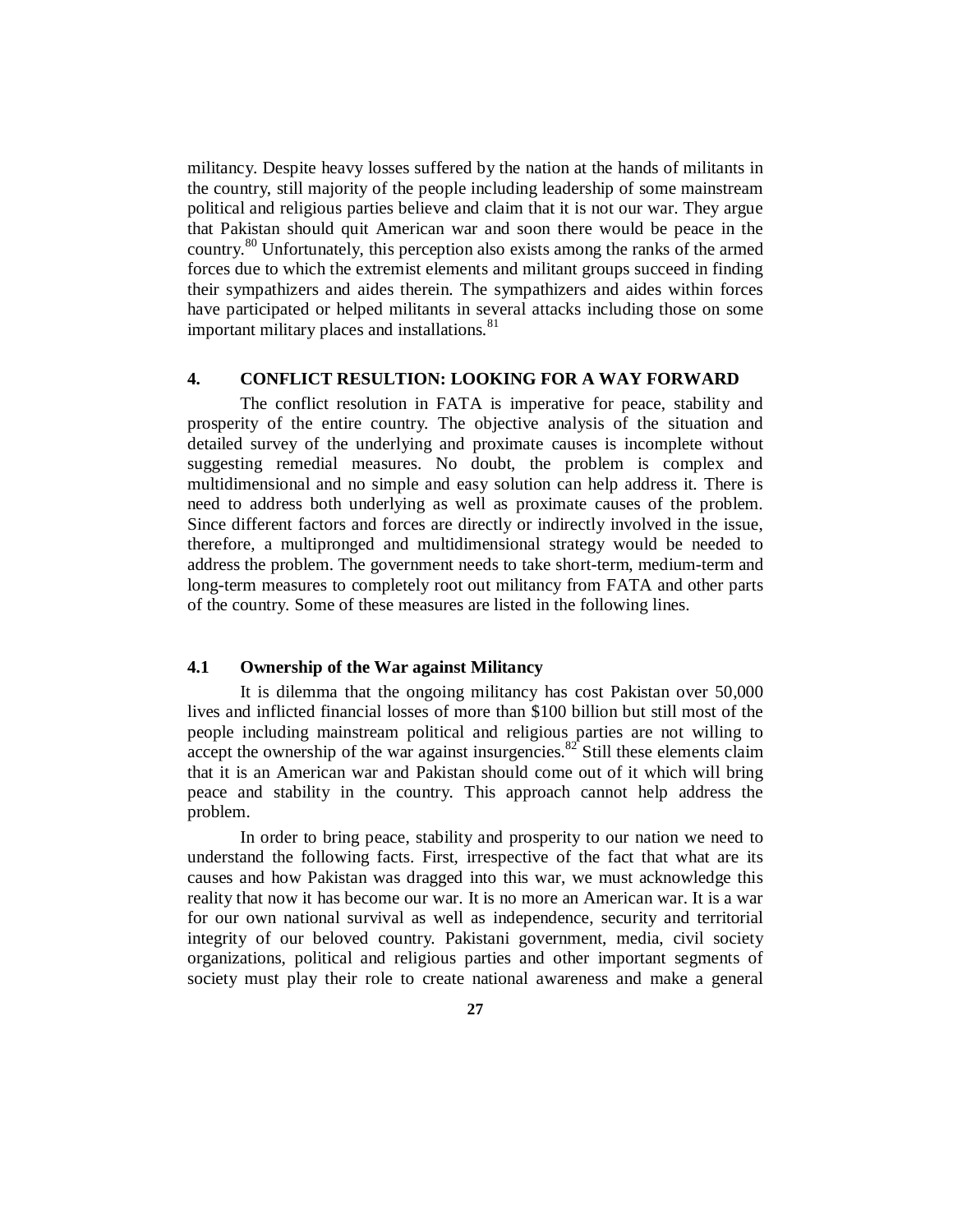consensus on this issue. Second, insurgency and militancy is our problem and we have to address it. We need to find its indigenous solution according to our local needs and environment and we should not accept foreign dictates in this respect. Third, insurgents are our own people who have revolted against the state due to some misunderstanding or mishandling by the government and security agencies of Pakistan. We must do our utmost to bring these people back into our national fold.

### **4.2 Religious and Ideological Counter-Offensive**

There seem to be no efforts on the part of Pakistani government and security forces to counter the religious doctrines and ideological rationale being used by the militants as part of their propaganda campaign to get sympathies in their war against the state and people of Pakistan. This is the reason that the militants are able to have soft-corner in the hearts of the common people, religious circles and some mainstream political parties. Due to the same inability of the government and security agencies, the militants have been able to infiltrate in the ranks of the armed forces on some occasions. This situation is far more dangerous than the militant attacks and warrants immediate remedial measures.

The government should launch a comprehensive and well-organized campaign to foil the militants' propaganda and counter their religious and ideological rationale. The government should organize lectures, workshops and training sessions for personnel and officers of armed forces and other security agencies, religious and political leaders, representatives of civil society and media organizations, and other important segments of society. The role of print and electronic media can be crucial due to their widespread popularity and reach to the people. Well researched and adequately prepared audio and video programs on electronic media can help dispel the propaganda of the militant and their mentors.

# **4.3 Administrative, Legal and Political Measures**

In order to fill the administrative, legal and political vacuum in FATA, the government must take immediate steps which could help curb militancy on permanent basis. The most important of these steps should be to change the decades old administrative structure of FATA. The best option is to give FATA a status of a separate province with related (provincial) autonomy. In such case, there will be complete provincial machinery including administrative set-up, particularly police and other security agencies as they exist in other provinces. It would help establish government writ and supremacy of the law in the area. Naturally, it will leave no or little room for militant activities in FATA.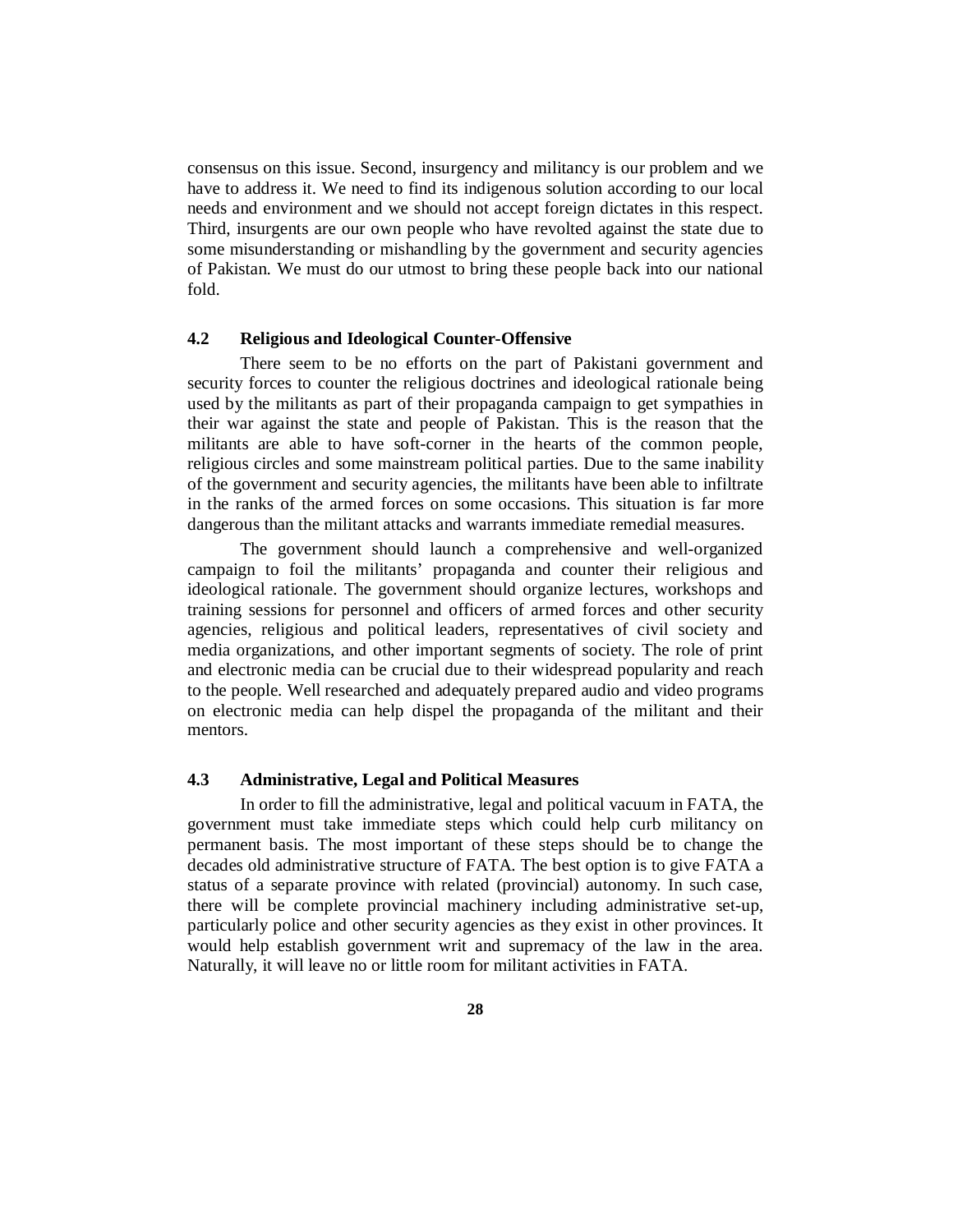The government should introduce legal reforms in FATA. Most of the people living in FATA are religious–minded, majority of its population is dissatisfied with present legal structure particularly FCR and thus, enforcement of *Shariah* is their popular demand (this is one important reason due to which the militants win people support or sympathies in FATA and beyond). Keeping in view these facts as well as the autonomous status of the area (which will continue in the shape of provincial autonomy if FATA becomes a separate province), the government should announce enforcement of *Shariah*, as it did in Swat. It will help a lot in isolating the militants and extremist elements in FATA and other areas of the country. In order to root out militancy and isolate extremist elements in the country, a process of Islamization of laws on the recommendations of Islamic Ideological Council, as provided in the constitution of Pakistan, can be initiated at the national level. Though, there will be opposition from the liberal circles in the country as well as the Western nations, but it can bring lasting peace and stability in the country. The enforcement of *Shariah* in FATA and process of Islamization in the country would deprive militants of their religious and ideological pretext to wage a war against the people and state of Pakistan.

The peace and stability in FATA also demands political reforms in the area. The government should open the area for all types of political activities so that political parties can function freely in FATA. The system of district and local government should be extended to the area so that people can help resolve their problems at the grassroots level. The strengthening of the political parties, institutions and the overall political process will leave little room for extremism and militancy in FATA.

### **4.4 Education, Development and Employment Opportunities**

The widespread illiteracy, underdevelopment and backwardness and unemployment provide a breeding ground for extremism and militancy in FATA. The government should play immediate and special attention to address these issues. It should establish educational institutions keeping in view the pertinent local needs of the people of FATA. It means that these educational institutional must provide both religious and worldly education and also provide necessary vocational training and skills etc. which could help youth get better employment opportunities.

The government should especially focus on socio-economic development of FATA. Particularly, it should improve infrastructure in a way that it could help the government a speedy and deeper access into the far flung areas of FATA and also contribute to its economic development. It should establish special investment and industrial zones possibly with Chinese help to create better employment opportunities for the youth.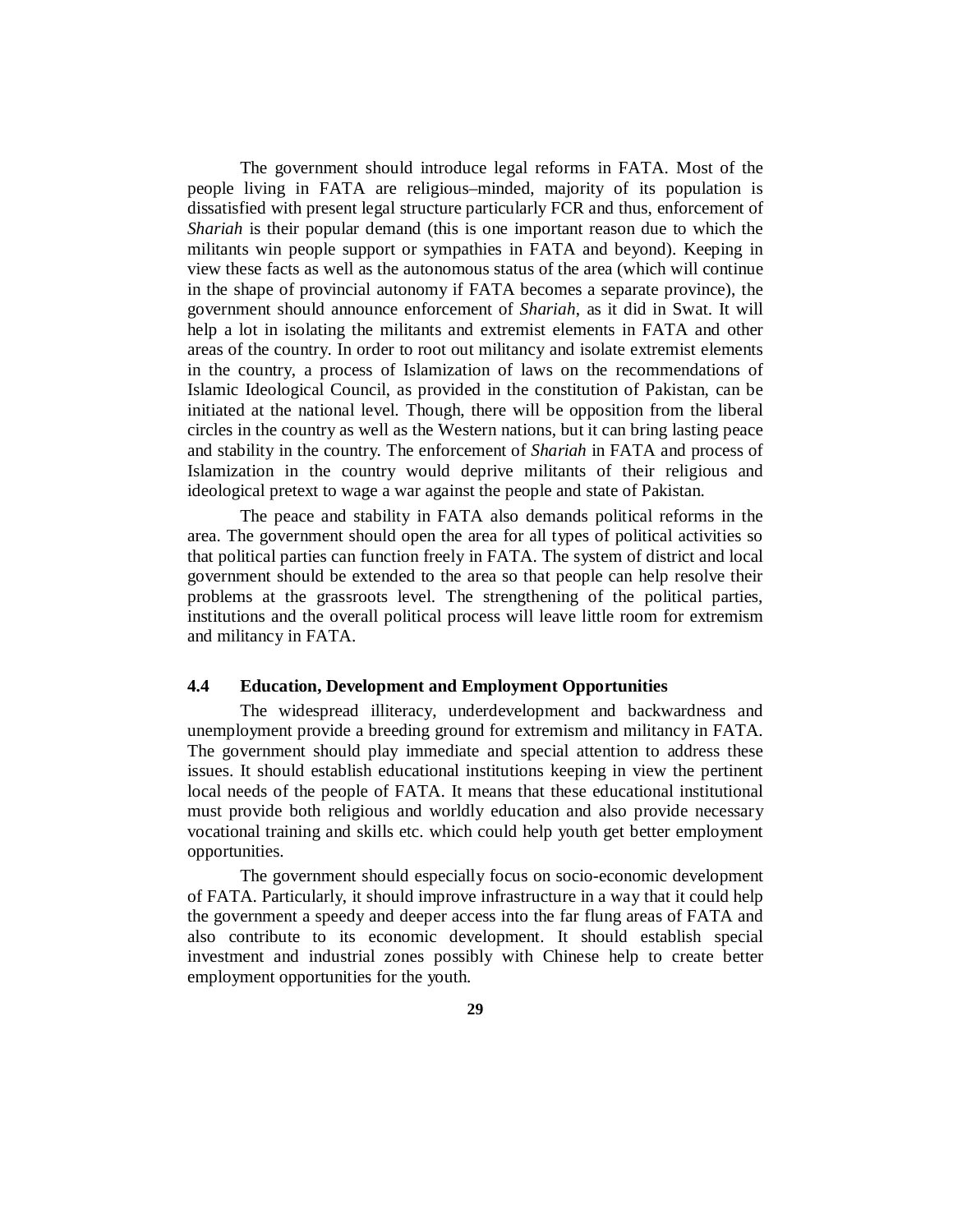# **4.5 Dialogue and National Reconciliation**

The government should give peace a chance and use dialogue as the first option. There are dozens of militant groups having different reasons, motives and agendas to raise arms against the state and people of Pakistan. The record of the past 10 years or so shows that military option alone has not been so effective and it has cost Pakistan over 50 thousand lives and above \$ 100 billion loss in financial terms. Several of the militants groups can be persuaded through negotiations to give up arms struggle and to come back into the national fold. The government should accommodate as many such groups as possible or as many as they are willing for national reconciliation through dialogue and peaceful means. On the one hand, it will save valuable human lives from both sides. On the other hand, it will save resources of the government and security forces which can be used more precisely and effectively against those who are determined to fight at every cost. This strategy will help isolate the most rigid and extremist elements from those comparatively moderate and hence will decrease their strength. The government can use both direct and indirect means to contact and negotiate with the willing militant groups.

#### **4.6 Effective and Efficient Use of Military Power**

The government should effectively and efficiently use military power as a last resort against those who only understand the langue of force. Once all peaceful means are exhausted and the most extremist elements are isolated from the common people as well as comparatively moderate militant groups, the government should use all out military power against them to completely eliminate them. For this purpose, government should devote its full energies and resources on improving its combat capabilities against the militants. It should improve and integrate information gathering and sharing system, provide better training and equipment to specially constituted Counter-Terrorism Force (CTF) and improve coordination and cooperation between various law enforcement agencies and departments of central and provincial governments. The government must also take effective measures to deprive the militants of their financial support coming from domestic or foreign sources.

### **4.7 Use of Diplomatic Channels against Foreign Involvement**

The government should use all means to desist the foreign powers from providing support to militants in Pakistan. It should collect and provide evidences of such involvement to the respective governments through diplomatic channels and also expose them into national and international media. It should also use the services of friendly governments for putting pressure on such countries. As a last resort, the government can use platform of different international organizations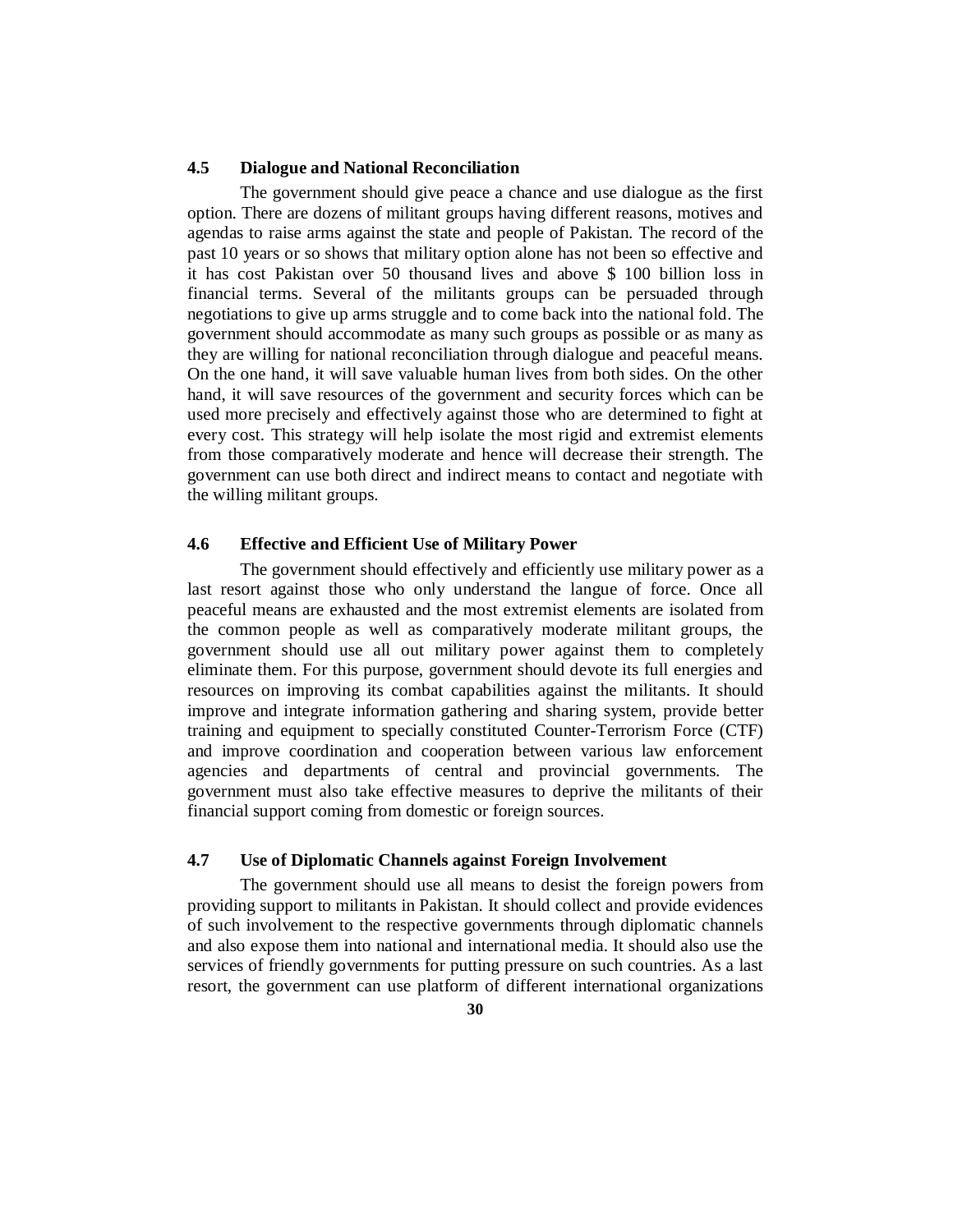including the UNO where Pakistan can provide evidence and demand for appropriate action against the governments and states involved in promoting insurgencies and militancy in the country.

## **4.8 Integration of the Militants into the Mainstream**

The government should devise and launch a special program for integration of the militants into mainstream. The program should particularly focus on militants who have either fought against the state of Pakistan and now ready to give up arms, or who had got such training and could possibly be used for anti-state activities in future. The program should include a rehabilitation period consisting of an educational program and psychological treatment designed for and aimed at bringing the affected people out of influence of the extremist thoughts. It must be followed by a strategy to give such people employment according to their talent so that they may not revert back to militant / extremist activities.

## **5. CONCLUSION**

Peace and conflict resolution in FATA is vital for the security and prosperity of both Afghanistan and Pakistan. There are several causes of rise of militancy in FATA which ultimately expanded into other parts of the country. There are some underlying causes, such as political, administrative and legal vacuum, widespread illiteracy, unemployment and power and legacy of the past policies which helped militancy get its roots in the area. However, there were certain proximate causes which accelerated the process. These proximate causes included reaction to Pakistan internal and external policies, use of this situation by the foreign powers for their own interest, Pakistan's poor, ambiguous and half-hearted response to the threat. The problem of militancy is complex and multidimensional. The government needs to devise a multipronged and comprehensive strategy to deal with the issue. It will have to take short-term, mid-term and long-term measures to completely root-out militancy from the country. It will have to take administrative, legal and political measures including giving FATA the statues of a province with autonomic powers to legislate according to its local needs, enforcement of *Shariah* on the popular demand of the people in the area, introducing and strengthening local government and other political institutions in FATA, and beginning a process of Islamization of laws in the country, which is far more important for foiling the religious and ideological rationale being used by the militants. The government should take urgent steps for socio-economic development of FATA particularly for improving educational facilities, building basic infrastructure and creating employment opportunities. The government should use dialogue as the first option against the militancy in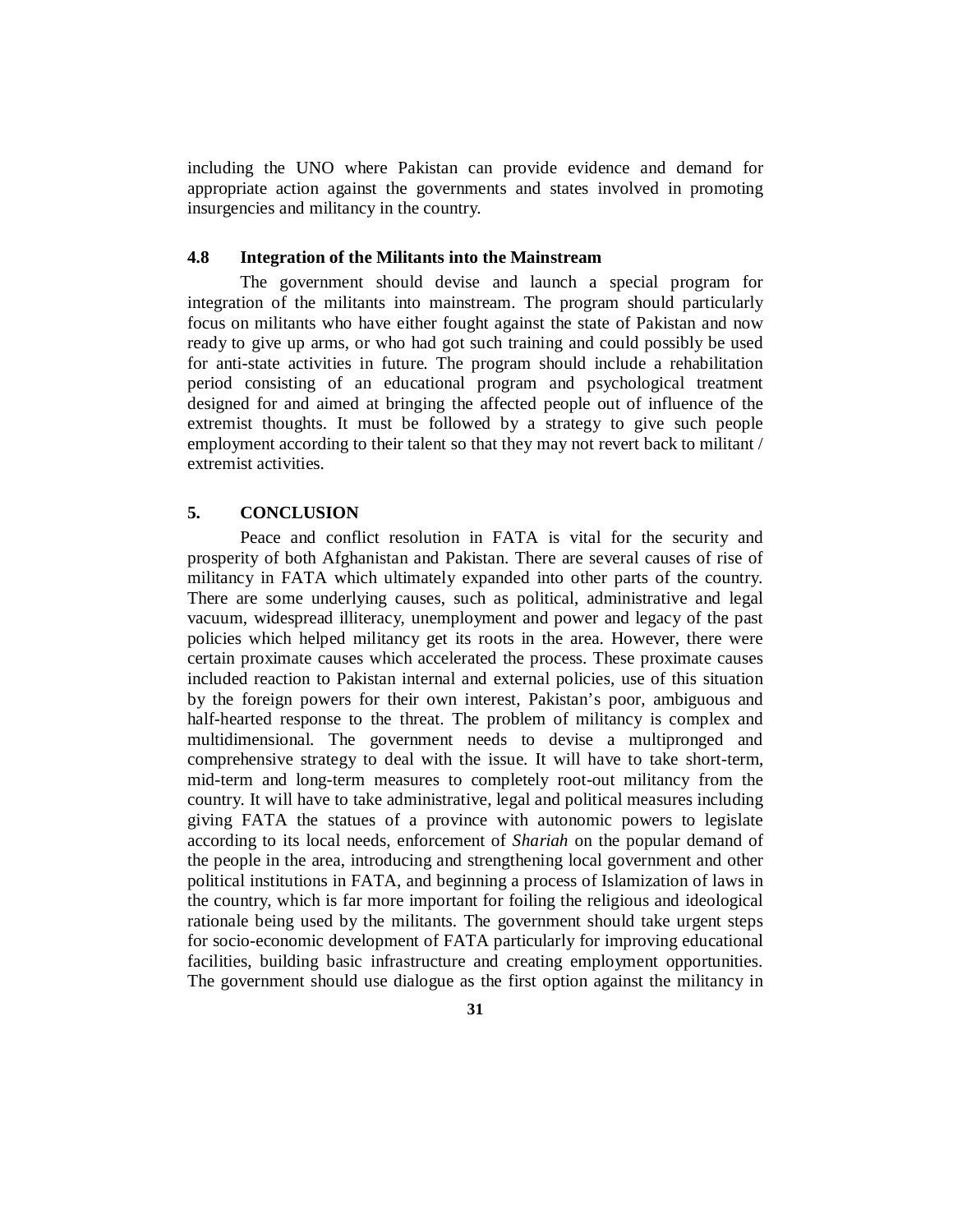order to save precious lives and to isolate the most extremist elements. As a last resort, the government should effectively and efficiently use military power against the real rebels of the country. The government should also take urgent steps to stop foreign intervention and deprive the militants of the flow of money from the domestic and external resources. At the end, the government should also devise a strategy to integrate into the mainstream the militants who have either given up arms struggle or got training and could be used for such activities in future. At the end, the government must review its internal and external policies which create reactionary and extremist sentiments in the country. The problem of ongoing insurgencies in the country is complex one and it needs multi-pronged, all-encompassing and comprehensive strategy to deal with it.

#### **REFERENCES**

<sup>5</sup> Khan, "Pakistan's Contribution to Global War on Terror," p.47.

 $\overline{a}$ 

<sup>&</sup>lt;sup>1</sup> Umbreen Javaid, "FATA: a Breeding Ground of Extremism in Pakistan," Journal of *Political Studies,* Vol. 18, Issue 2, (2011): pp.173–4; Zahid Ali Khan, "Military Operations in FATA and PATA: Implications for Pakistan," *Strategic Studies,* Vol. XXXI & XXXII, Issue 4 & 1, (Winter 2011 & Spring 2012): pp.136–45.

<sup>2</sup> Shuja Nawaz, *FATA – A Most Dangerous Place: Meeting the Challenge of Militancy and Terror in the Federally Administered Tribal Areas of Pakistan,* Center for Strategic & International Studies, January 2009. <http://csis.org/files/media/csis/> pubs/081218\_ nawaz fata\_web.pdf (Accessed  $20^{th}$  January, 2014)

<sup>&</sup>lt;sup>3</sup> FATA Secretariat, "History of FATA," [http://fata.gov.pk/index.php?option=com\\_](http://fata.gov.pk/index.php?option=com_) content& view=article&id=85&Itemid=83 (Accessed  $20<sup>th</sup>$  January, 2014)

<sup>4</sup> Hidayat Khan, "Pakistan's Contribution to Global War on Terror after 9/11," *IPRI Journal,* vol. XIII, No. 1, (Winter 2013): p.47; Ali Mohammad Jan Orakzai, and Others "Situation in FATA: Causes, Consequences and the Way Forward," *Policy Perspective,*  Vol. 6, No.1, (Jan. – June 2009): available online at [http://www.ips.org.pk/global-issues](http://www.ips.org.pk/global-issues-)and-politics/1057-situation-in-fata-causes-consequences-and-the-way-forward.html (Accessed  $20<sup>th</sup>$  January, 2014)

<sup>&</sup>lt;sup>6</sup> "US to expand 'eyes and ears' in Pakistani tribal areas," The New York Times, February 26, 2008, available at <http://www.nytimes.com/2008/02/26/world/asia/26iht-intel.1.> 10407833. html?pagewanted=all&\_r=0. The US officials also proposed joint operation in FATA. See, "US ready to 'partner with' Pakistan troops in FATA," *Daily Dawn,*  January 26, 2008, available at <http://dawn.com/news/286534/us-ready-to;> "US to seek joint Fata operations in trilateral talks," *Daily Dawn,* April 14, 2009, available at <http://dawn.> com/news/457228/us-to-seek-joint-fata-operations-in-trilateral-talks; "No foreign troops to be allowed in FATA," *Daily Dawn,* August 30, 2012, available at <http://dawn.> com/news/745570/us-pakistan-to-improve-intelligence-sharing-no-foreigntroops-to-be-allowed-in-fata. Earlier n 2002, some reports had suggested presence of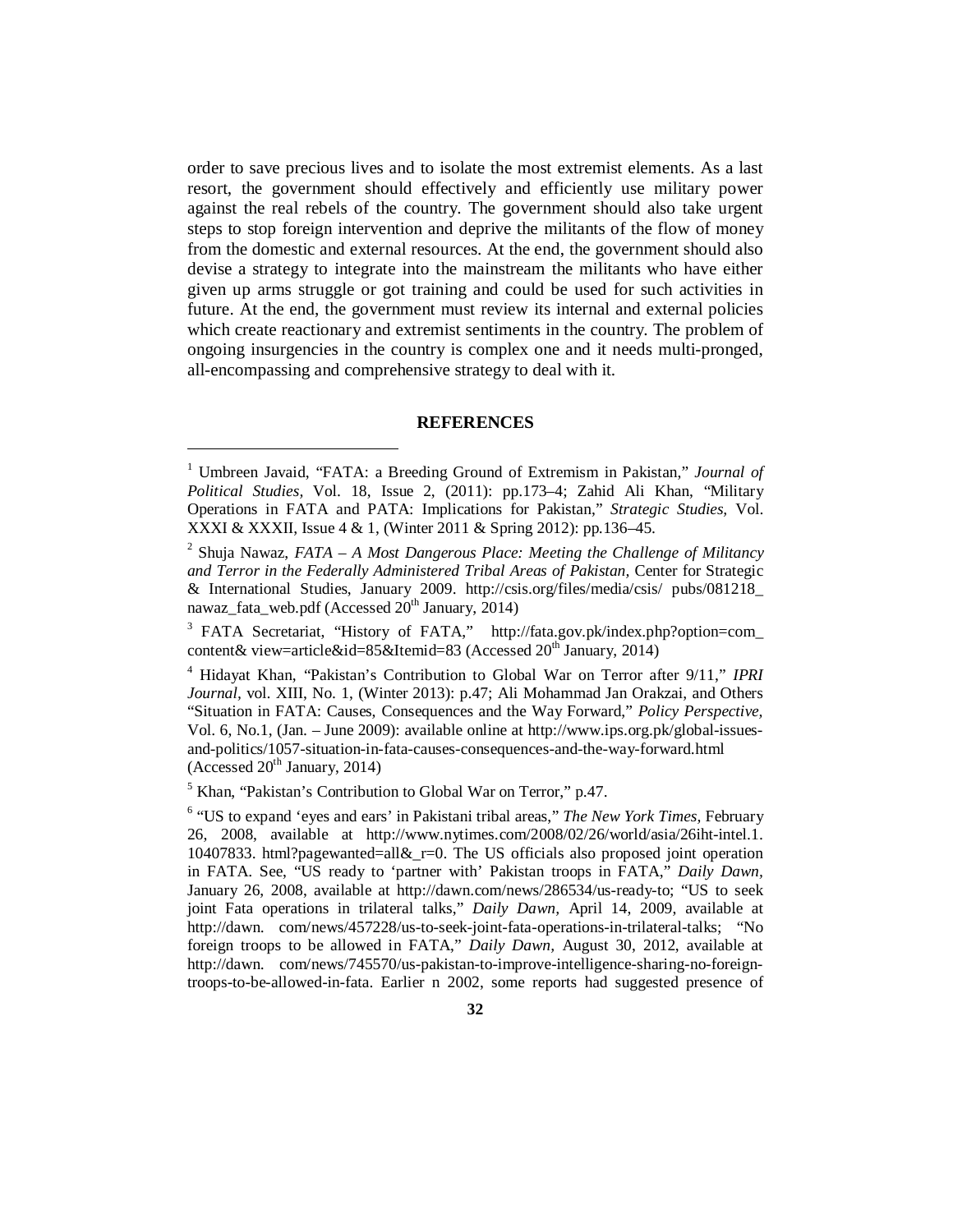some US troops in FATA. "Peshawar: US, Pakistan forces extend joint operations to Fata," *Daily Dawn,* May 3, 2002, available at [http://dawn.com/news/30818/peshawar-us](http://dawn.com/news/30818/peshawar-us-)pakistan-forces-extend-joint-operations-to-fata (Accessed 20<sup>th</sup> January, 2014)

 $\overline{a}$ 

 ${}^{7}$ According to South Asian Terrorism Portal (SATP) database 50034 People including 26699 suspected militants, 17911 civilians and 5424 Security personnel have been killed between 2003 and Nov. 3, 2013. For details see, <http://www.satp.org/satporgtp/> countries/Pakistan/ database/casualties.htm (Accessed  $20<sup>th</sup>$  January, 2014)

8 FATA Secretariat, "History of FATA," <http://fata.gov.pk/index.php?> option=com\_ content& view=article&id=85&Itemid=83 (Accessed  $20^{th}$  January, 2014)

<sup>9</sup> "Study blames FATA unrest on political vacuum," Daily Dawn, September 14, 2013, available at [http://dawn.com/news/1042809/study-blames-faAta-unrest-on-political](http://dawn.com/news/1042809/study-blames-faAta-unrest-on-political-)vacuum. (Accessed  $20<sup>th</sup>$  January, 2014)

<sup>10</sup> FATA Secretariat, 'Federally Administered Tribal Areas: Administrative System," <http://fata.> gov.pk/index.php?option=com\_content&view=article&id=50&Itemid=84  $\overline{(\text{Accessed } 20^{\text{th}} \text{ January, } 2014)}$ 

<sup>11</sup> Ibid.; "FCR hampering peace in FATA," *Daily Times*, April 06, 2013, available at [http://www.dailytimes.com.pk/default.asp?page=2013%5C04%5C06%5Cstory\\_6-4-](http://www.dailytimes.com.pk/default.asp?page=2013%5C04%5C06%5Cstory_6-4-) 2013\_pg7\_12; and also, Gulman S. Afridi, "FCR's collective responsibility," *Daily Dawn,* January 01, 2012, available at [http://dawn.com/news/684791/fcrs-collective](http://dawn.com/news/684791/fcrs-collective-)responsibility (Accessed  $20<sup>th</sup>$  January, 2014)

<sup>12</sup> "Editorial: Fill the political vacuum in FATA," *Daily The Times,* August 01, 2007, available at the contract of the contract of the contract of the contract of the contract of the contract of the contract of the contract of the contract of the contract of the contract of the contract of the contract of t

[http://www.dailytimes.com.pk/default.asp?page=2007%5C08%5C01%5Cstory\\_1-8-](http://www.dailytimes.com.pk/default.asp?page=2007%5C08%5C01%5Cstory_1-8-) 2007 pg3  $\frac{1}{2}$  (Accessed 20<sup>th</sup> January, 2014)

 $13$  Reportedly, 1035 tribal Maliks were killed in the last 6 years. Ihsanullah Tipu and Qayum Khan, *The Evolution of Conflict in FATA,* SISA Report No. 7 – 2013, Centre for International and Strategic Analysis, October 2013, 6. Pasha claims that militant killed over 600 tribal maliks in a period of two years (2007–08) alone. Nawaz, *FATA – A Most Dangerous Place,* 15. The details of tribal elders killed in FATA by the militants is also available at South Asian Terrorism Portal database accessible at <http://www.satp.org/satporgtp/countries/pakistan/database/Tribalelders.htm>(Accessed  $20<sup>th</sup>$  January, 2014)

<sup>14"</sup>Taliban set up illegal courts in FATA, NWFP," *Daily Times*, Sunday 29, 2008, available at a state of  $\alpha$  at a state of  $\alpha$  at a state of  $\alpha$  at a state of  $\alpha$  at a state of  $\alpha$  at a state of  $\alpha$  at a state of  $\alpha$  at a state of  $\alpha$  at a state of  $\alpha$  at a state of  $\alpha$  at a state of  $\alpha$  at

[http://www.dailytimes.com.pk/default.asp?page=2008%5C06%5C29%5Cstory\\_29-6-](http://www.dailytimes.com.pk/default.asp?page=2008%5C06%5C29%5Cstory_29-6-) 2008\_pg7\_25; Tipu and Khan, *The Evolution of Conflict in FATA*, 7. (Accessed 20<sup>th</sup> January, 2014)

<sup>15</sup> FATA Secretariat, "Federally Administered Tribal Areas," <http://fata.gov.pk/>

<sup>16</sup> Tipu and Khan, *The Evolution of Conflict in FATA,* p.7.

<sup>17</sup> Jaspal, "Threat of Extremism & Terrorist Syndicate beyond FATA," pp. 22–3.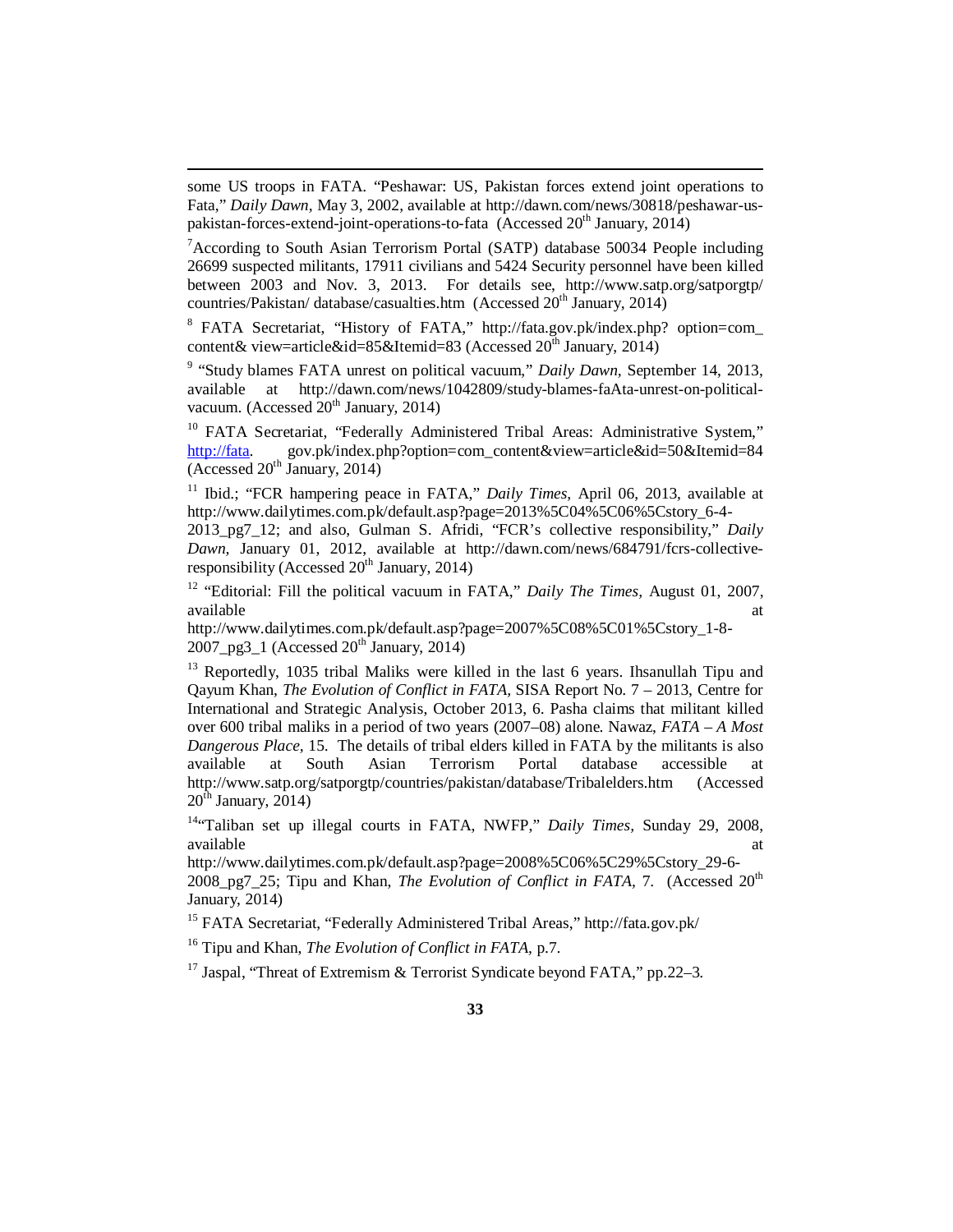$\overline{a}$ 

<sup>20</sup> Haider Mehdi, "The Quest for Lasting Peace," *Daily The Nation,* April 10, 2012, available at <http://www.nation.com.pk/pakistan-news-newspaper-daily-english-online/> columns/10-Apr-2012/the-quest-for-lasting-peace (Accessed  $21^{st}$  January, 2014)

 $21$  Amer Rizwan, "South Asian Security Complex and Pakistan – United States Relations Post 9/11," *IPRI Journal,* vol. X, No. 2 (Summer 2010): pp.42–5.

<sup>22</sup> Najam Rafique, "Rethinking Pakistan–U.S. Relations," *Strategic Studies,* Vol. XXXI, Issue 3, (Autumn 2011): p.130.

<sup>23</sup> Shaheen Akhtar, "War on terrorism and Kashmir Issue," Institute of Regional Studies, Islamabad, 2010, also available at [http://pu.edu.pk/images/journal/pols/Currentissue](http://pu.edu.pk/images/journal/pols/Currentissue-)pdf/SHAHEEN%20AKHTAR.pdf; Daniel L. Byman, "The Changing Nature of State Sponsorship of Terrorism," *Analysis Paper,* No. 16, The Saban Center for Middle East Policy, Brooking Institution, May 2008, 7–11; Waqas Sohrab and Ishtiaq Ahmad Choudhry, "Pak-US Relations in 21<sup>st</sup> Century: Challenges and Opportunities for Pakistan," *Berkeley Journal of Social Sciences,* Vol.2, Issue 3, (March 2012): p. 8; Jayshree Bajoria and Eben Kaplan, "The ISI and Terrorism: Behind the Accusations," *Council on Foreign Relations,* May 4, 2011, available at [http://www.cfr.org/pakistan/isi](http://www.cfr.org/pakistan/isi-)terrorism-behind-accusations/p11644 (Accessed  $21<sup>st</sup>$  January, 2014)

<sup>24</sup> Neil Padukone, "The Next al–Qaeda? Lashkar-e-Taiba and the Future of Terrorism in South Asia," *World Affairs,* November / December 2011, available at <http://www.worldaffairsjournal.> org/article/next-al-qaeda-lashkar-e-taiba-and-futureterrorism-south-asia (Accessed  $21<sup>st</sup>$  January, 2014)

<sup>25</sup> Rizwan, "South Asian Security Complex and Pakistan," 56–9; Rafique, "Rethinking Pakistan–.S. Relations," p.133.

<sup>26</sup> Tariq Fatimi, "Indo–US Ties and Pakistan," *Daily The Express Tribune,* June 19, 2012, available at <http://tribune.com.pk/story/395970/indo-us-ties-and-pakistan/> (Accessed  $21<sup>st</sup>$  January, 2014)

<sup>27</sup> "Is India a Bigger Threat to Pakistan Than Taliban, al-Qaeda?" *Asian Studies,*  available at a state of  $\alpha$  at a state of  $\alpha$  at a state of  $\alpha$  at a state of  $\alpha$  at a state of  $\alpha$  at a state of  $\alpha$  at a state of  $\alpha$  at a state of  $\alpha$  at a state of  $\alpha$  at a state of  $\alpha$  at a state of  $\alpha$  at

<http://www.asiastudies.org/file/publication/others/India%20Seen%20as%20Bigger%20T> hreat%20Than%20Taliban.pdf; and also "New doctrine: Army identifies 'homegrown militancy' as biggest threat, *Daily The Express Tribune,* January 3, 2013, available at [http://tribune.com.pk/story/488362/new-doctrine-army-identifies-homegrown-militancy](http://tribune.com.pk/story/488362/new-doctrine-army-identifies-homegrown-militancy-)as-biggest-threat/ (Accessed  $21<sup>st</sup>$  January, 2014)

<sup>28</sup> Rafique, "Rethinking Pakistan–U.S. Relations," 131; James Dobbins, "War with China," *Survival: Global Politics and strategy,* 54 : 4 (2012): pp.7–24; and also

<sup>&</sup>lt;sup>18</sup> Khan, "Pakistan's Contribution to Global War on Terror," pp.43-53.

<sup>&</sup>lt;sup>19</sup> The liberal policies pursued by Musharraf find a mention in the article written by Farhatullah Babar, "'Enlightened Moderation' Drummed by Musharraf Sounds Hilarious," *South Asia Tribune,* Issue No. 96, June 13 – 19, available at <http://www.> antisystemic.org/satribune/ [www.satribune.com/archives/jun13\\_19\\_04/P1\\_babar.htm](http://www.satribune.com/archives/jun13_19_04/P1_babar.htm)  (Accessed  $21<sup>st</sup>$  January, 2014)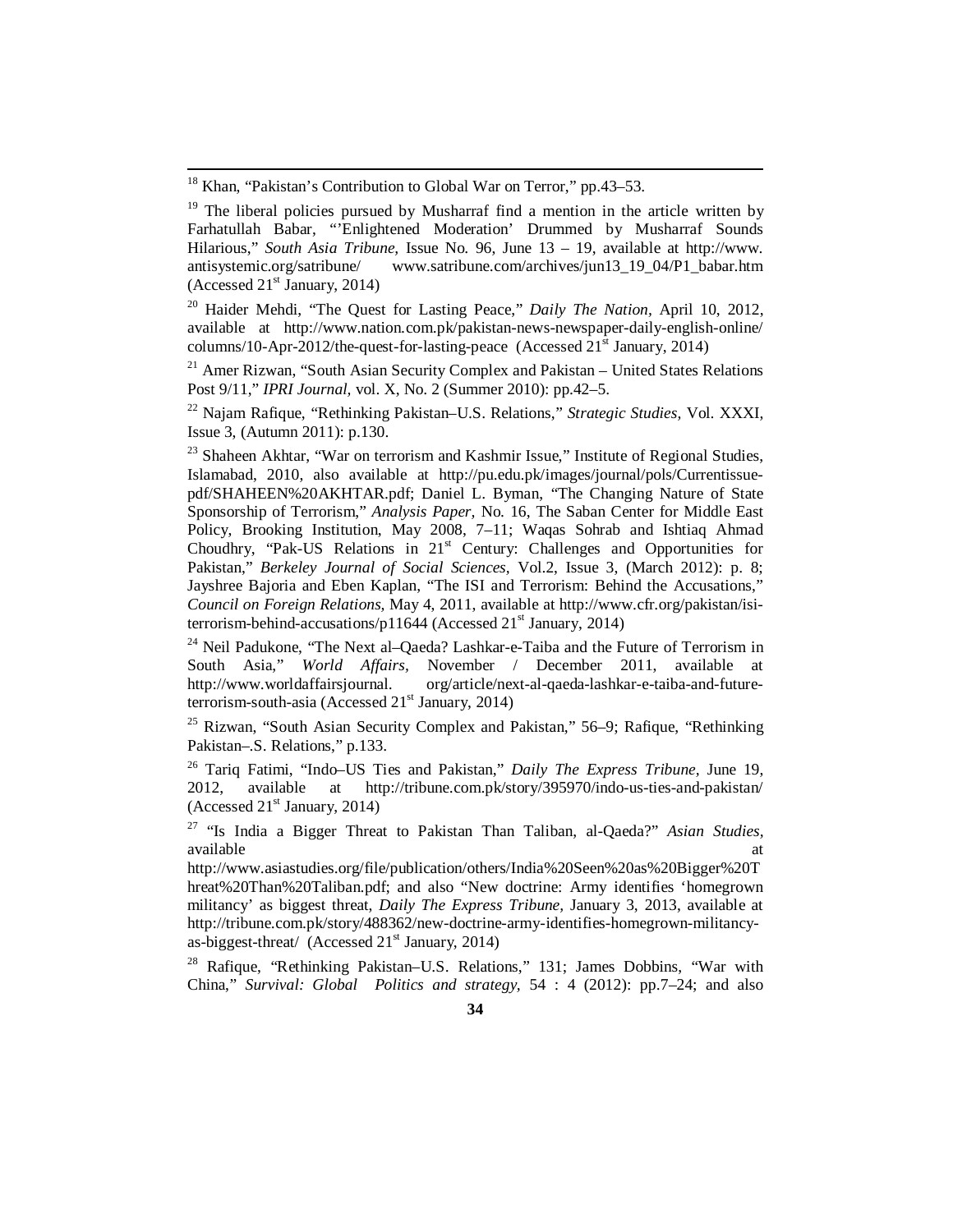Mohammad Samir Hussain, "India-United States Strategic Relations: China as a Factor," *Journal of Political Studies,* Vol. 19, Issue 2, (2012): pp.76–9;Rommel C. Banlaoi, "Southeast Asian Perspectives on the Rise of China: Regional Security after 9/11," Paramters, 102–6, available at <http://> strategicstudiesinstitute.army.mil/pubs/ parameters/articles/03summer/banlaoi.pdf; Robert G. Sutter, Michael E. Brown, and Timothy J. A. Adamson, with Mike M. Mochizuki and Deepa Ollapally, "Balancing Acts: The U.S. Rebalance and Asia-Pacific Stability," Sigur Center for Asian Studies, August 2013; and John Reed, "How the US is encircling China with military bases," *Daily The Nation,* August 22, 2013, available at [http://www.nation.com.pk/pakistan](http://www.nation.com.pk/pakistan-)news-newspaper-daily-english-online/international/22-Aug-2013/how-the-us-isencircling-china-with-military-bases (Accessed  $21<sup>st</sup>$  January, 2014)

 $\overline{a}$ 

<sup>29</sup> Shabir Ahmad Khan, "Geo-Economic Imperatives of Gwadar Sea Port and Kashgar Economic Zone for Pakistan and China," *IPRI Journal,* Vol. XIII, No. 2, (Summer 2013): pp.87–100; Harsh V. Pant, "The Pakistan thorn in China–India–U.S. Relations," *The Washington Quarterly,* (Winter 2012): pp.83–7, 90–3.

<sup>30</sup> Paul D. Miller, "Five Pillars of American Grand Strategy," *Survival: global Politics and Strategy,* 54 : 5, p.8, 14– 9 and 31–3, available online at <http://www.> tandfonline. com/doi/pdf/10.1080/00396338.2012.728343; Also see, <http://www.paklinks.com/gs/> world-affairs/53702-us-panel-tells-bush-india-emerging-as-great-power-pakistan-goingdown-the-tubes.html (Accessed  $21<sup>st</sup>$  January, 2014)

<sup>31</sup> Khalid Hasan, "Pakistan called a 'regional great power," *Daily Times,* August 02, 2005, available at [http://www.dailytimes.com.pk/default.asp?page=story\\_2-8-](http://www.dailytimes.com.pk/default.asp?page=story_2-8-) 2005\_pg7\_58; Dean Nelson, "Pakistan 'expanding nuclear arsenal to deter US attack,'" *Daily The Telegraph,* December 7, 2012, available at <http://www.telegraph.co.uk/news/> worldnews/asia/pakistan/ 9729884/Pakistan-expanding-nuclear-arsenal-to-deter-USattack.html; Ali Mohammad, "Pakistan: A Superpower by 2050," *Pakistan times,*  available at <http://pakistantimes.net/> pt/detail.php?newsId=1934; also see "US Warns Pakistan of 'severe consequences,'" *Daily The Express Tribune,* May 9, 2010, available at <http://tribune.com.pk/story/11840/us-warns-pakistan-of-severe-consequences/> (Accessed  $21<sup>st</sup>$  January, 2014)

 $32$  Some Analysts are of the view that the US is concerned about Pakistan's nuclear capabilities and can take a military action against it on some pretext. See, Najam Rafique, "After Syria, Pakistan," *Daily Pakistan Today,* Sep. 13, 2013, available at <http://www.pakistantoday.> com.pk/2013/09/13/comment/columns/after-syria-pakistan/

<sup>33</sup> "US threatened to bomb Pakistan, says Musharraf," *Daily The Telegraph,* Sep. 22, 2006, available at [http://www.telegraph.co.uk/news/worldnews/1529561/US-threatened](http://www.telegraph.co.uk/news/worldnews/1529561/US-threatened-)to-bomb-Pakistan-says-Musharraf.html; "Defending post-9/11 alliance: 'US, India would have destroyed Pakistan,"' *Daily The Express Tribune,* May 30, 2011, available at <http://tribune.> com.pk/story/178571/defending-post-911-alliance-us-india-would-havedestroyed-pakistan/ (Accessed  $21<sup>st</sup>$  January, 2014)

<sup>34</sup> Rizwan, "South Asian Secuirty Complex and Pakistan," pp.47–8.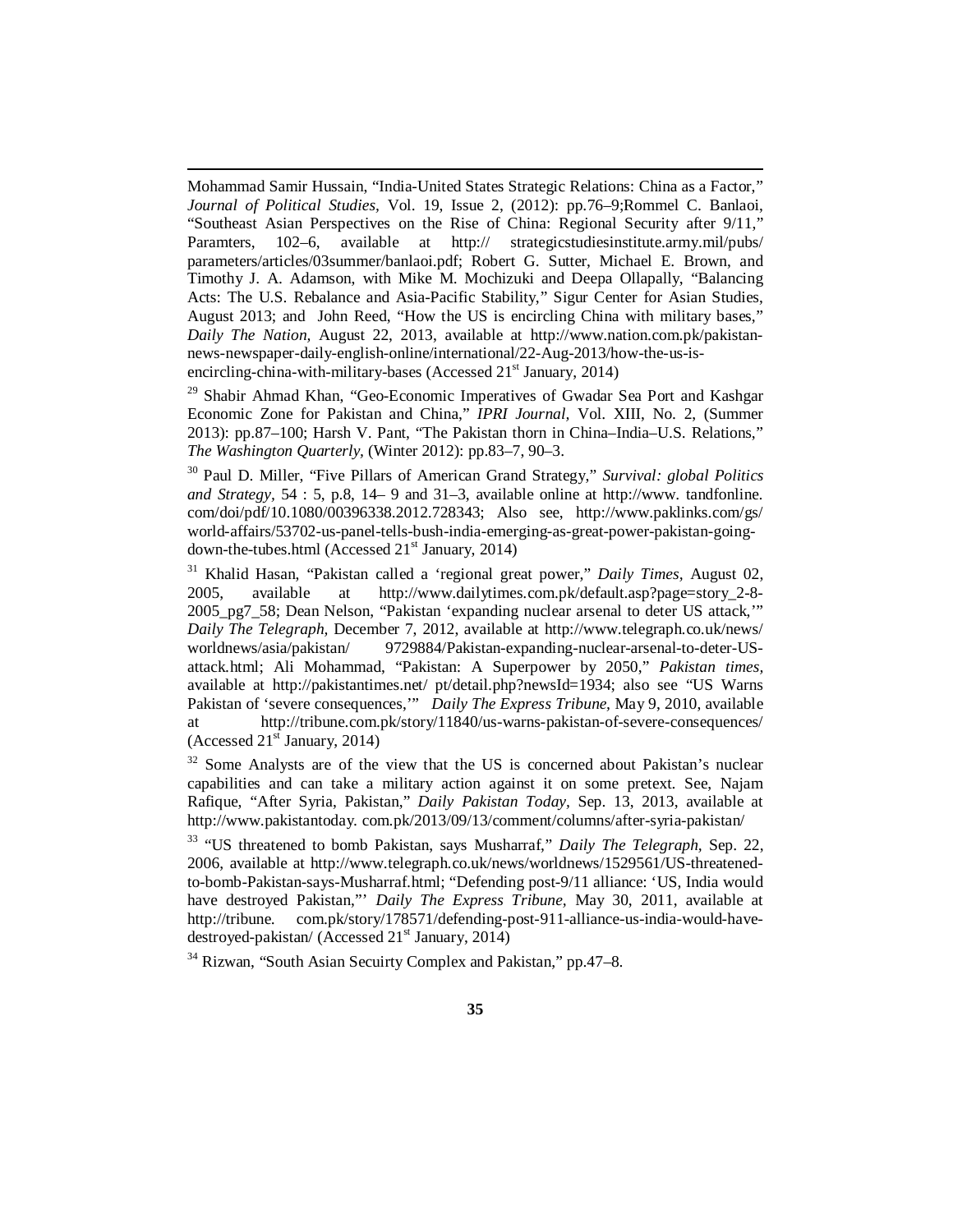$\overline{a}$ 

<sup>38</sup> Fair observed that people's perceptions towards Militants' Organizations did not change until April 2009. "The Militant Challenge in Pakistan," 128. After a wave of terrorist attacks in Pakistan, people's support to militant groups significantly reduced in the country. This support was widely reduced in areas directly exposed to terrorist attacks. "Pakistani Poor Less Likely to Support Militants," Futurity, Sep. 12, 2012, available at <http://www.futurity.org/pakistani-poor-less-likely-to-support-militants/.> Graeme Blair, C. Christine Fair, Neil Malhotra and Jacob N. Shapiro, "Poverty and Support for Militant Politics: Evidence from Pakistan," *American Journal of Political Science,* vol. 57, issue 1, (2012): pp.38–46, available online at <http://onlinelibrary.> wiley.com/doi/10.1111/j.1540-5907.2012.00604.x/pdf; Earlier a study had revealed in 2008 that most of the people supported crack down against militant organizations in Pakistan. See, Jullie Ray, "Pakistanis Support tougher Stance on Terrorism," *Gallup World,* Dec. 17, 2008, available at [http://www.gallup.com/poll/113455/pakistanis](http://www.gallup.com/poll/113455/pakistanis-)support-tougher-stance-terrorism.aspx (Accessed 22<sup>nd</sup> January, 2014)

<sup>39</sup> Seymour M. Hersh, "Defending the Arsenal: In an unstable Pakistan, can nuclear wareads be kept safe," *The New Yorker,* Nov. 16, 2009, available at <http://www.tandfonline.> com/doi/pdf/10.1080/00396338.2012.728343; and also Jeffrey Goldberg and Marc Ambinder, "The Pentagon's Plans to Secure Pakistan's Nuclear

<sup>35</sup> David E. Sanger, *The Inheritance: The World Obama Confronts and the Challenges to American Power* (New York: Harmony Books, 2009), pp.234–66.

<sup>36</sup> K. Alan Kronstadt and Keneth Katzmn, *Islamist Militancy in the Pakistan – Afghanistan Border Region and U.S. Policy,* Congressional Research Service, Nov. 21, 2008, p.2–4, available at <http://www.fas.org/sgp/crs/row/RL34763.pdf;>Simon Franzen, *Unity in terrorism: The Relationship Between Al-Qaeda, the Taliban and Militants in Pakistan,* the Institute for Middle Eastern Democracy, 2012, available at <http://instmed.> org/wp-content/uploads/2012/10/Al-Qaeda-and-the-Taliban.pdf (Accessed 22<sup>nd</sup> January, 2014)

 $37$  Several of the militant organizations operating either in Afghanistan or IJK were cracked down in Pakistan after 9/11. In retaliation, some of them or their splinter groups started attacking Pakistani security forces and focused less in the areas they were operating in the past. See, Qandeel Siddique, "Tehrik-e-Taliban Pakistan: An Attempt to Deconstruct the Umbrella Organization and the Reasons for its Growth in Pakistan's North-West," Danish Institute for International Studies, DIIS Report 2010 : 12, p. 23–4, available at [http://subweb.diis.dk/graphics/Publications/Reports2010/RP2010-12-Tehrik](http://subweb.diis.dk/graphics/Publications/Reports2010/RP2010-12-Tehrik-)e-Taliban\_web.pdf; C. Christine Fair, "The Militant Challenge in Pakistan," *Asia Policy,*  no. 11 (January 2011), 121–8, available online at [http://relooney.fatcow.com/SI\\_](http://relooney.fatcow.com/SI_) Expeditionary/Fair\_16.pdf; the security situation has considerably changed in IHK after 9/11. See, Aakar Patel, "comparing Statistics," *Daily the Express Tribune,* March 02, 2013, available at <http://tribune.com.pk/story/> 514835/comparing-statistics/;and also "Imran Khan Accuses US of Derailing Peace Talks with Pakistan Taliban," *Daily The Express Tribune,* Nov. 9, 2013, available at <http://tribune.com.pk/> story/629468/imrankhan-accuses-us-of-derailing-peace-talks-with-pakistan-taliban/ (Accessed 22<sup>nd</sup> January, 2014)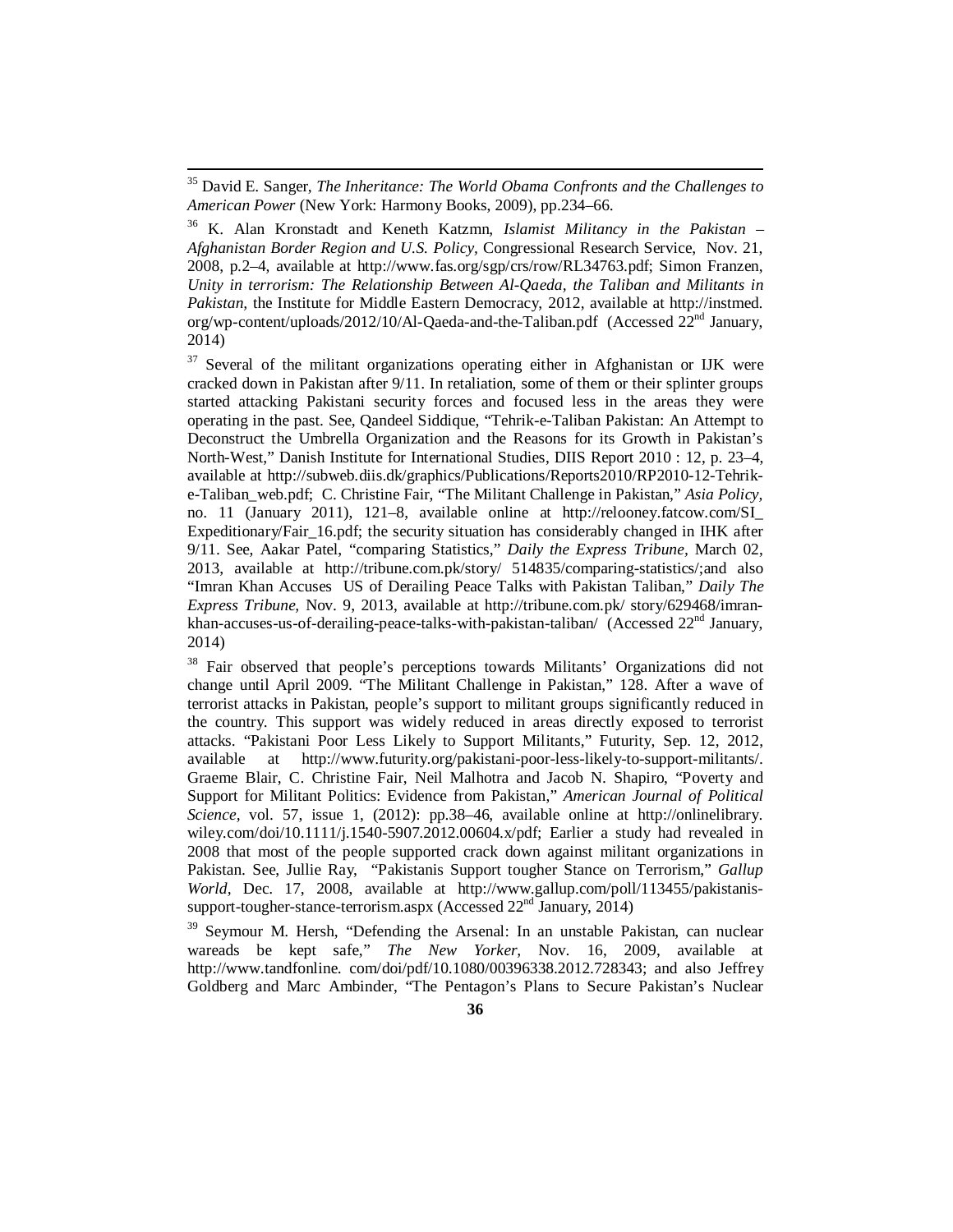Arsenal," *Global Security Newswire,* Nuclear threat Initiative, November 9, 2011, available at [http://www.nti.org/gsn/article/the-pentagons-secret-plans-to-secure](http://www.nti.org/gsn/article/the-pentagons-secret-plans-to-secure-)pakistans-nuclear-arsenal/ (Accessed  $22<sup>nd</sup>$  January, 2014)

 $40$  The presence and activities of American intelligence and private security contractors, such as black water etc., have repeatedly been reported in Pakistani media. See, "US spying on Kahuta since 2003," *Daily The Nation,* Nov. 14, 2013, available at <http://www.nation.com.pk/pakistan-news-newspaper-daily-english-online/politics/23-> Oct-2009/US-spying-on-Kahuta-since-2003; "US Embassy Rejects Misuse of Sihala College Facility," *Daily The News,* Oct. 22, 2009, available at <http://www.thenews.com.pk/> TodaysPrintDetail.aspx?ID=204437&Cat=2&dt=10/ 22/ 2009; Diplomats Caught Near Kahuta Nuke Site," *Daily The News,* May 05, 2011, available at <http://www.thenews.com.pk/TodaysPrintDetail.aspx?ID=5771&Cat=13;> "Blackwater operating at CIA Pakistan base, ex-official says," *Daily the Guardian,* Dec. 11, 2009, available at [http://www.theguardian.com/world/2009/dec/11/blackwater-in-cia](http://www.theguardian.com/world/2009/dec/11/blackwater-in-cia-)pakistan-base. For detailed account of its activities see Jeremy Scahill, "The Secret US War in Pakistan," *Daily The Nation,* November 23, 2009, available at <http://www.> thenation.com/article/secret-us-war-pakistan (Accessed  $22<sup>nd</sup>$  January, 2014)

<sup>41</sup> "'US Fuelling Terror Attacks in Pak, China," *Saach,* August 13, 2013, available at <http://www.saach.tv/2013/08/13/us-fuelling-terror-attacks-in-pak-china/;> Imran Malik, "Kashgar-Gwadar Economic Corridor," *Tacstart*, July 16, 2013, available at http://tacstrat.com/content/ index.php/2013/07/16/kashgar-gwadar-economic-corridor/ index.php/2013/07/16/kashgar-gwadar-economic-corridor/ (Accessed  $22<sup>nd</sup>$  January, 2014)

 $42$  Apparently, the recent US actions against the TTP leaders, such as killing of Hakimullah Mehsud and arrest of Latifullah Mehsud in Afghanistan are part of such moves. "The Mysterious Killings of Hakimullah Mehsud and Nasiruddin Haqqani," *Politact,* Nov. 19, 2013, available at [http://politact.com/analysis-of-perception-and](http://politact.com/analysis-of-perception-and-)perspective/the-mysterious-end-of-hakimullah-mehsud-and-nasiruddin-haqqani.html;

Matthew Rosenberg, "U.S. Disrupts Afghans' Track on Militants," *Daily The New York Times,* Oct. 28, 2013, available at <http://www.nytimes.com/> 2013/10/29/world/asia/usdisrupts-afghans-tack-on-militants.html?pagewanted=1& r=0 (Accessed  $22<sup>nd</sup>$  January, 2014)

<sup>43</sup> Hussain Haqqani, "Islamism and the Pakistani State," *Current Trends,* August 09, 2013, available at [http://www.currenttrends.org/research/detail/islamism-and-the](http://www.currenttrends.org/research/detail/islamism-and-the-)pakistani-state (Accessed  $22<sup>nd</sup>$  January, 2014)

<sup>44</sup> Rizwan, "South Asian Secuirty Complex and Pakistan," pp.47–8.

 $45$  Rizwan, pp.49–53.

 $\overline{a}$ 

<sup>46</sup> Haqqani, "Islamism and the Pakistani State,"

<sup>47</sup> Siddique, "Tehrik-e-Taliban Pakistan," p. 11, 23; "Imran Khan Accuses US of Derailing Peace Talks with Pakistan Taliban."

<sup>48</sup> Ibid., For a detailed account of Takfiri ideology and its use by al-Qaeda, see, Syed Saleem Shahzad, *Inside Al-Qaeda and the Taliban: Beyond Bind Laden and 9/11*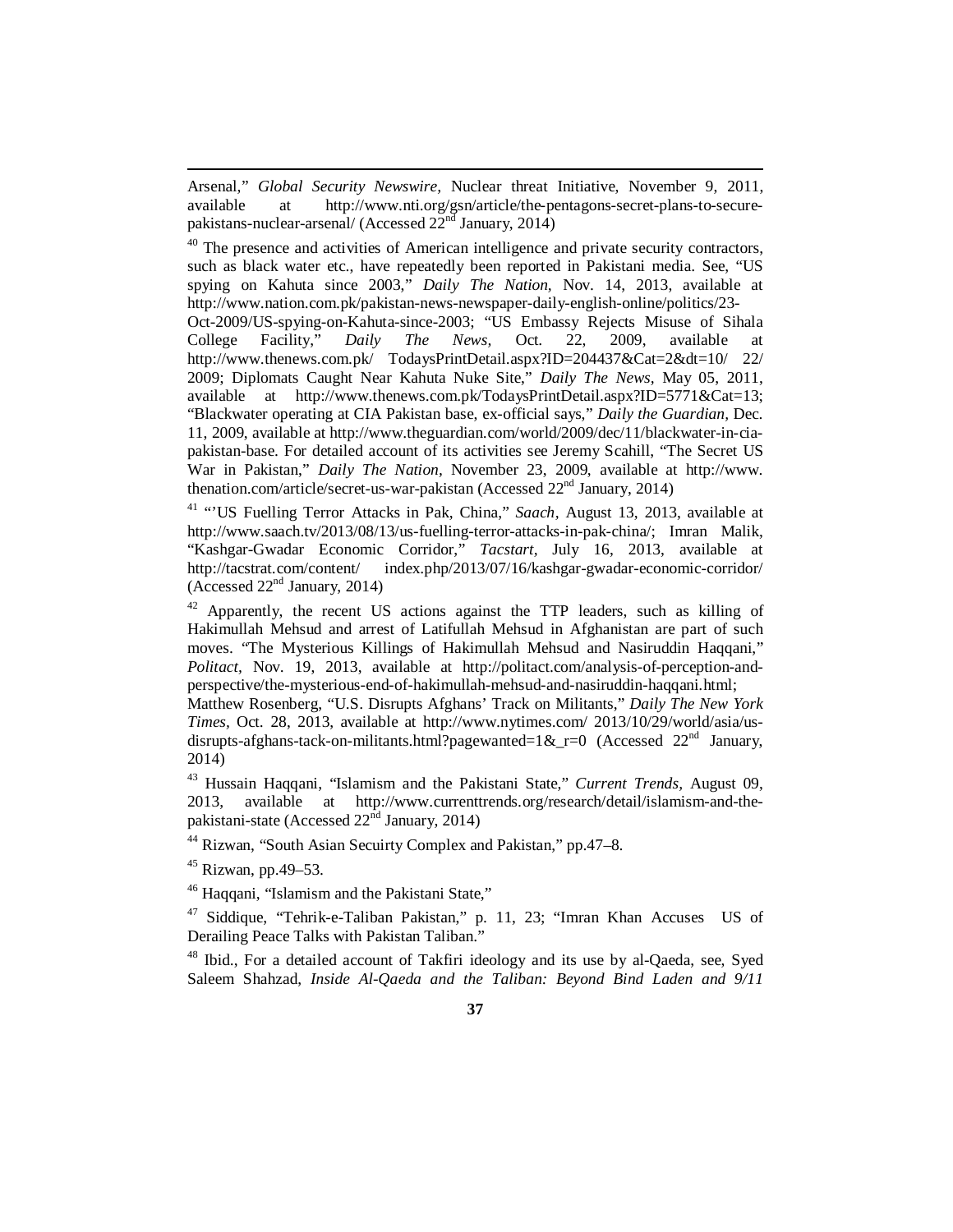(London: Pluto Press and Palgrave Macmillian, 2011), particularly its chapter four, five and six.

<sup>49</sup> Siddique, "Tehrik-e-Taliban Pakistan," p. 22; P. K. Upadhyay, "Domination of Pakistan by Radical Islamists," *Issue Brief,* Institute for Defence Studies and Analyses, June 14, 2013, available at [http://idsa.in/issuebrief/DominationofPakistan\\_PKUpadhyay1460713;](http://idsa.in/issuebrief/DominationofPakistan_PKUpadhyay1460713;) Zahid Hussain, "Soft on the Enemy," *Daily Dawn,* Oct. 22, 2013, available at <http://dawn.> com/ news/ 1050923/soft-on-the-enemy (Accessed 22<sup>nd</sup> January, 2014)

 $50$  Khan. "Pakistan's Contribution to Global War on Terror," pp. 47–8.

 $<sup>51</sup>$  Siddique, "Tehrik-e-Taliban Pakistan," pp. 4, 10, 14–6, 20–4.</sup>

 $\overline{a}$ 

<sup>52</sup> "Quit War on Terror, Imran Asks Govt," *Daily The Nation,* Sep. 16, 2013, available at <http://www.nation.com.pk/pakistan-news-newspaper-daily-english-online/national/16->

Sep-2013/quit-war-on-terror-imran-asks-govt; "Quit terror call," *Daily The Nation,* April 28, 2011, available at [http://www.nation.com.pk/pakistan-news-newspaper-daily](http://www.nation.com.pk/pakistan-news-newspaper-daily-)english-online/lahore/28-Apr-2011/Quit-terror-war-call; "Hakimullah killing evokes strong reaction from religious parties," *Daily The News,* Nov. 3, 2013, available at [http://www.thenews.com.pk/Todays-News-5-211924-Hakimullah-killing-evokes-strong](http://www.thenews.com.pk/Todays-News-5-211924-Hakimullah-killing-evokes-strong-)reaction-from-religious-parties (Accessed 23<sup>rd</sup> January, 2014)

<sup>53</sup> Barton Gellman, "Nukes, Terrorists, Intel Gaps: U.S. 'Black Budget' Shows Extent of Distrust toward Pakistan," *Daily The Japan Times,* Sep. 03, 2012, available at [www.japantimes.co.jp/](http://www.japantimes.co.jp/) news/2013/09/03/asia-pacific/nukes-terrorists-intel-gaps-u-sblack-budget-shows-extent-of-distrust-toward-pakistan/#.UofL63COCE6; Karin Brulliard, "Pakistan Turns tables on U.S. accusations about sheltering militants," *Daily The Washington Post,* Oct. 20, 2011, available at <http://articles.washingtonpost.com/> 2011-10-20/world/35276783\_1\_militant-sanctuaries-pakistani -officials-pakistanitaliban-fighters; Talha Mujaddidi, "The U.S. Invades and Occupies Pakistan," *Global Research,* August 30, 2009, available at [http://www.globalresearch.ca/the-u-s-invades](http://www.globalresearch.ca/the-u-s-invades-)and-occupies-pakistan/14984; Dion Nissenbaum, "Role Reversal: Pakistan Fears Terrorist From Afghanistan," *The Wall Street Journal,* May 15, 2013, available at <http://online.wsj.com/news/>

articles/SB10001424127887324743704578443261216771042 (Accessed 23rd January, 2014)

<sup>54</sup> Abdullah Mehsud, a key commander of local militants in South Waziristan, was imprisoned in Guantanamo Bay from December 2001 to March, 2004. After his release, he raised a militia group which was responsible for attacks on Pakistani forces, political leaders and Chinese engineers working on Gomal Zam Dam. See, Saleem Shahid, "Cornered Militant Blows Himself Up," *Daily Dawn,* July 25, 2007, available at <http://dawn.com/news/258040/cornered-militant-blows-himself-up;>and also Bill Roggio, "Pakistani Taliban commander Abdullah Mehsud Killed during Raid," *Long War Journal,* July 24, 2007, available at <http://www.longwarjournal.org/> archives/ 2007/07/pakistani\_taliban\_co.php; Similarly, several Taliban commanders in Maidan, Dir, were part of a Lashkar led by Sufi Muhammad and had lived in prison in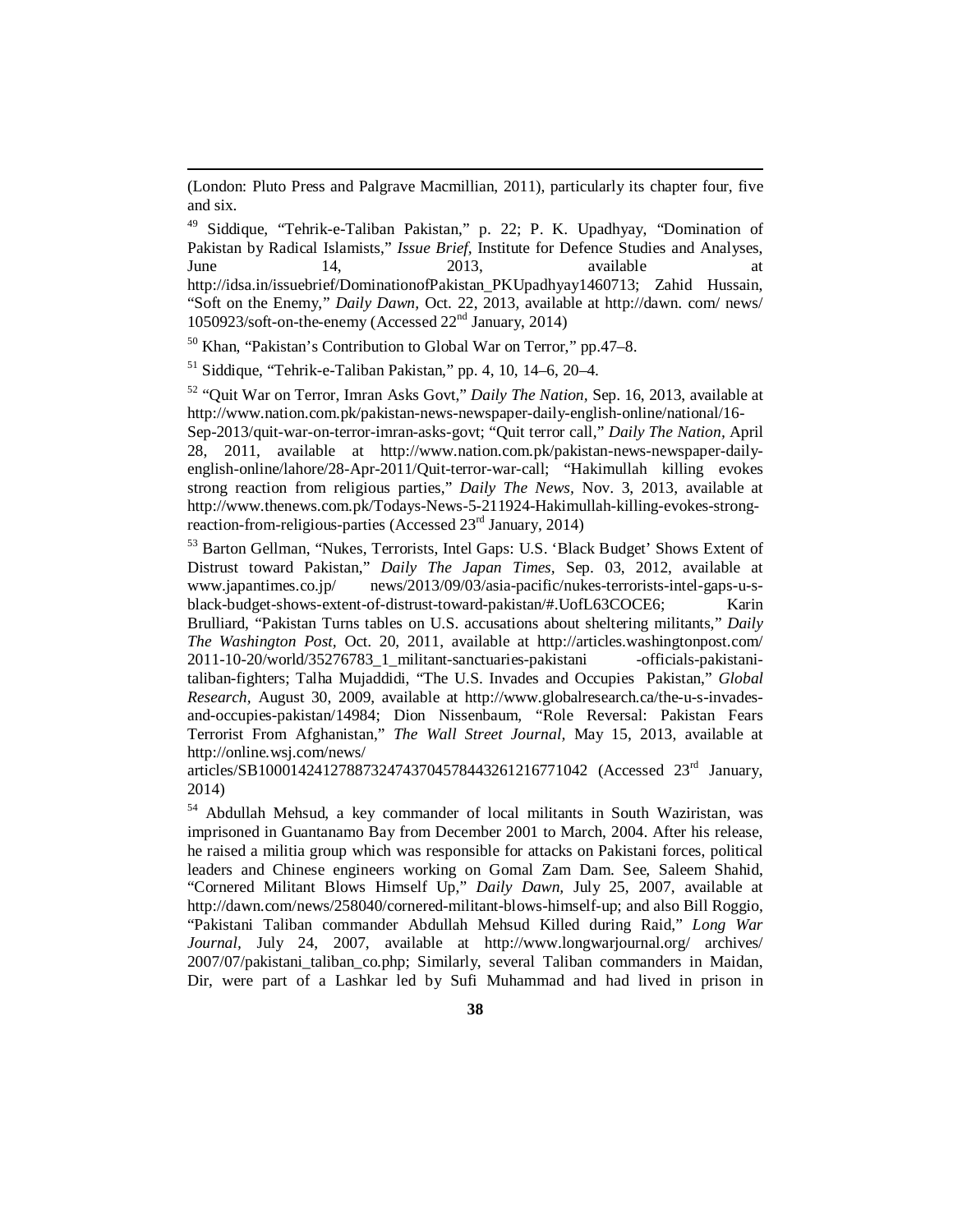Afghanistan after 9/11. Manzoor Ali, "The Battle for Pakistan: Militancy and Conflict in Dir," New American foundation, *Counterterrorism Strategy Initiative Policy Paper,*  September 2010, p.4–5, available at <http://newamerica.net/sites/newamerica.net/files/> policydocs/dir.pdf (Accessed 23rd January, 2014)

<sup>55</sup> Siddique, "Tehrik-e-Taliban Pakistan," pp.7–8.

 $\overline{a}$ 

<sup>56</sup> "Foreign Intelligence Services Bankrolling Terror: Report," *Daily The Express Tribune,* Sep. 02, 2012, available at [http://tribune.com.pk/story/430027/foreign](http://tribune.com.pk/story/430027/foreign-)intelligence-services-bankrolling-terror-report/; and also "RAW, RAMA join hands with CIA to destabilize Pakistan," *Daily The Nation,* May 25, 2011, available at <http://www.nation.com.pk/pakistan-news-newspaper-daily-english-online/national/25-> May-2011/RAW-RAMA-join-hands-with-CIA-to-destabilise-Pakistan (Accessed 26<sup>th</sup> January, 2014)

<sup>57</sup> Tahir Khan, "TTP Admits to Having Safe Haven in Afghanistan," *Daily The Express Tribune,* June 26, 2012, available at [http://tribune.com.pk/story/399205/ttp-admits-to](http://tribune.com.pk/story/399205/ttp-admits-to-)having-safe-haven-in-afghanistan/; "Seven Pakistani soldiers beheaded: Military," *Daily The Express Tribune,* June 25, 2012, available at <http://tribune.com.pk/story/398939/> seven-Pakistani-soldiers-beheaded-military/ (Accessed  $23<sup>rd</sup>$  January, 2014)

<sup>58</sup> "CIA Agent Davis Had ties with Local Militants,'" *Daily The Express Tribune,* Feb. 22, 2011, available at [http://tribune.com.pk/story/122105/cia-agent-davis-had-ties-with](http://tribune.com.pk/story/122105/cia-agent-davis-had-ties-with-)local-militants/ (Accessed 23<sup>rd</sup> January, 2014)

<sup>59</sup> "Black water, other agencies picking up young boys to use them in terrorism, SC told," *Daily Pakistan Today,* Oct. 22, 2013, available at <http://www.pakistantoday.com.pk/> 2013/10/22/news/national/black-water-other-agencies-picking-up-young-boys-to-usethem-in-terrorism-sc-told/ (Accessed 23<sup>rd</sup> January, 2014)

<sup>60</sup> Ashfaq Yusufzai, "Isolation, Distortion of Islam Key to Training Teen bombers," *Central Asia Online,* Apr. 14, 2011, available at [http://centralasiaonline.com/en\\_GB/](http://centralasiaonline.com/en_GB/) articles/caii/features/ pakistan/main/2011/04/14/feature-02; Javed Aziz Khan, "Teen DG Khan Shrine Bomber Ashamed of His Act," *Central Asia Online,* April 08, 2011, available <http://>

centralasiaonline.com/en\_GB/articles/caii/features/politics/2011/04/08/feature-01 (Accessed 23rd January, 2014)

<sup>61</sup> Asim Hussain, "Hakimuulah Killing Evokes Strong Reaction from Religious Parties," *Daily The News,* Nov. 03, 2013, available at <http://www.thenews.com.pk/Todays-News->5-211924-Hakimullah-killing-evokes-strong-reaction-from-religious-parties; (Accessed  $23<sup>rd</sup>$  January, 2014)

<sup>62</sup> Azhar Masood, "Blackwater still operating in Afghanistan," *Daily The Nation,* Sep. 03, 2011, available at [http://www.nation.com.pk/pakistan-news-newspaper-daily](http://www.nation.com.pk/pakistan-news-newspaper-daily-)english-online/national/03-Sep-2011/Blackwater-still-operating-in-Afghanistan (Accessed  $23<sup>rd</sup>$  January, 2014)

<sup>63</sup> Munawer Azeem, "Afghan suicide bomber arrested near Islamabad" *Daily Dawn,*  Nov. 15, 2013, available at <http://dawn.com/news/1056504/afghan-suicide-bomber->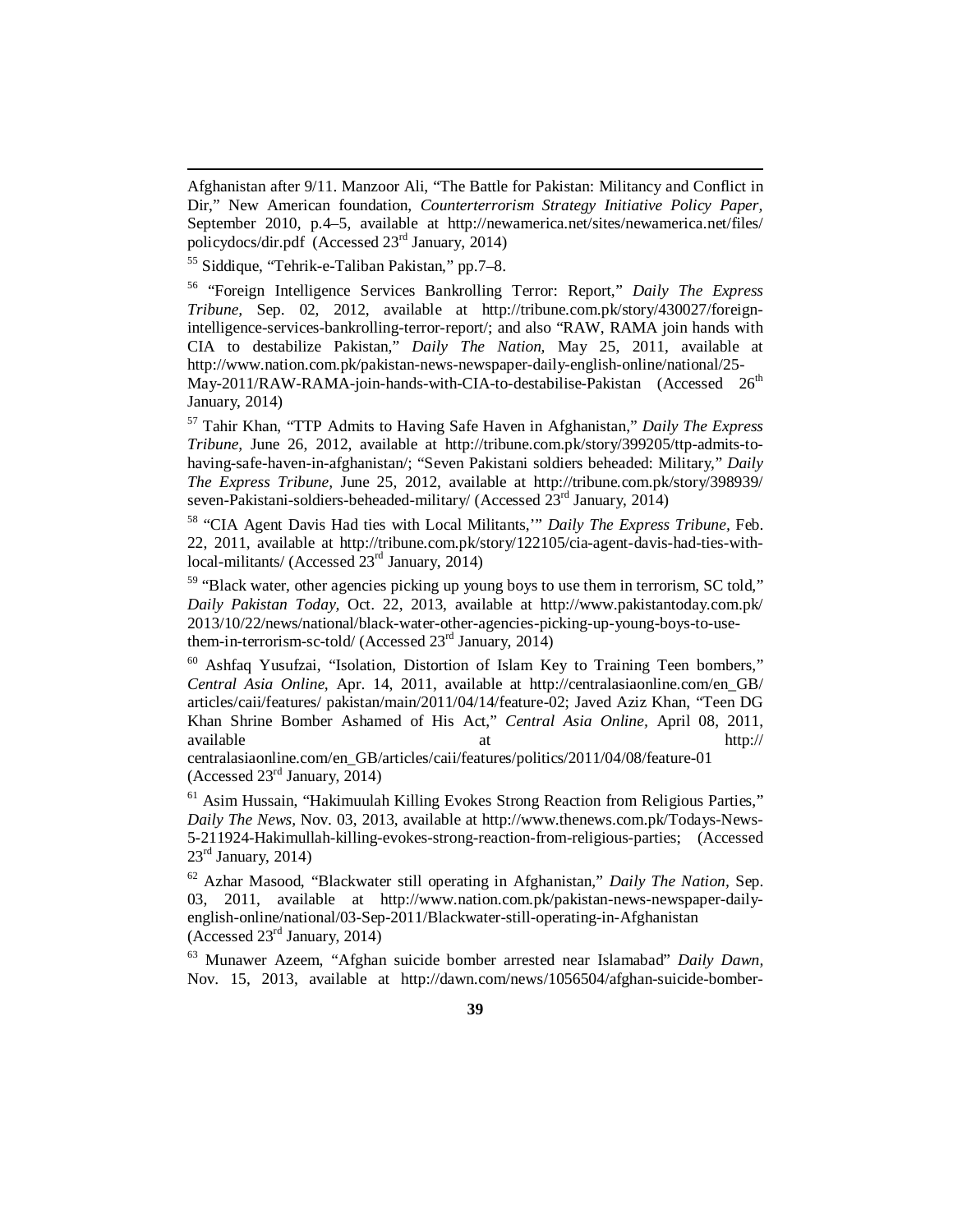arrested-near-islamabad; "Terrorists Appeared to be Uzbek: ISPR," *Daily The News,*  Dec. 16, 2012, available at [http://www.thenews.com.pk/article-79868-Terrorists](http://www.thenews.com.pk/article-79868-Terrorists-)appeared-to-be-Uzbek:-ISPR; "Attacker's Demonic Tattoo Draws fresh TTP Conclusions," *Daily The Express Tribune,* Dec. 17, 2012, available at <http://tribune.> com.pk/story/480719/attackers-demonic-tattoo-draws-fresh-ttp-conclusions / (Accessed  $23<sup>rd</sup>$  January, 2014)

 $\overline{a}$ 

 $64$  For instance, the US government had long supported Musharraf in power and then played an instrumental role in striking a deal between him and the PPP leadership for the said purpose. See Syed Saleem Shahzad, "From Washington to War in Waziristan," *Asian Times Online,* Oct. 11, 2007, available at [http://www.atimes.com/atimes/South\\_Asia/IJ11Df01.html;](http://www.atimes.com/atimes/South_Asia/IJ11Df01.html;) and also "Who was behind the NRO (National Reconcilliation Ordinacne) "The Black Law,"?" *All Voices,* available at [http://www.allvoices.com/contributed-news/13123352/video/94911654-who-was](http://www.allvoices.com/contributed-news/13123352/video/94911654-who-was-)behind-the-nro-national-reconciliation-ordinance-the-black-law (Accessed  $23<sup>rd</sup>$  January, 2014)

<sup>65</sup> Hassan Abbas, "How Drones Create More Terrorists," *The Atlantic,* August 23, 2013, available at [http://www.theatlantic.com/international/archive/2013/08/how-drones](http://www.theatlantic.com/international/archive/2013/08/how-drones-)create-more-terrorists/ 278743/; Drone attacks create terrorist safe havens, warns former CIA official, *Daily The Guardian,* June 5, 2012, available at <http://www.theguardian.> com/world/2012/jun/05/al-qaida-drone-attacks-too-broad; "Stop drone strikes and we will call a truce: Taliban," *Daily The Express Tribune,* Oct. 10, 2013, available at <http://tribune.com.pk/story/616054/stop-drone-strikes-and-we-will-call-a-truce-taliban/;>

Jon Boone, "Divided Pakistan Fears violent Revenge as Taliban React to Mehsud Killing," *Daily The Guardian,* Nov. 02, 2013, available at <http://> [www.theguardian.com/](http://www.theguardian.com/) world/2013/nov/02/pakistan-fears-violent-revenge-after-mehsud-killing; Abdul Zahoor Khan Marwat, "Killing of Waliur Rehman and regional dynamics," *Daily The News,*  June 10, 2013, available at [http://www.thenews.com.pk/Todays-News-2-182936-Killing](http://www.thenews.com.pk/Todays-News-2-182936-Killing-)of-Waliur-Rehman-and-regional-dynamics (Accessed 23rd January, 2014)

<sup>66</sup> Sajjad Haider, "Another militant group bans polio vaccination, seeks end to drone strikes," *Daily Dawn,* June 25, 2012, available at <http://www.dawn.com/news/> 729421/ another-militant-group-bans-polio-vaccination-seeks-end-to-drone-strikes; Amir Mir, "Haqqani network prime target of US drones," *Daily The News,* Oct. 03, 2013, available at <http://www.> thenews.com.pk/Todays-News-6-205774-Haqqani-network-prime-targetof-US-drones; "Malala's enemy: Mullah Fazlullah hiding in Afghanistan, US officials confirm," *Daily The Express Tribune,* Nov. 7, 2012, available at <http://tribune.com.> pk/ story/462270/mullah-fazlullah-hiding-in-afghanistan-us-officials/(Accessed 23<sup>rd</sup> January, 2014)

 $67$  Khan, "Pakistan's Contribution to Global War on Terror," p.53.

<sup>68</sup> "Drone death a Blow to Pakistani Taliban – and to Peace Efforts," *Daily Dawn,* May 30, 2013, available at [http://www.dawn.com/news/1014934/drone-death-a-blow-to](http://www.dawn.com/news/1014934/drone-death-a-blow-to-)pakistani-taliban-and-to-peace-efforts; "Conflict: TTP withdraws peace talks offer,"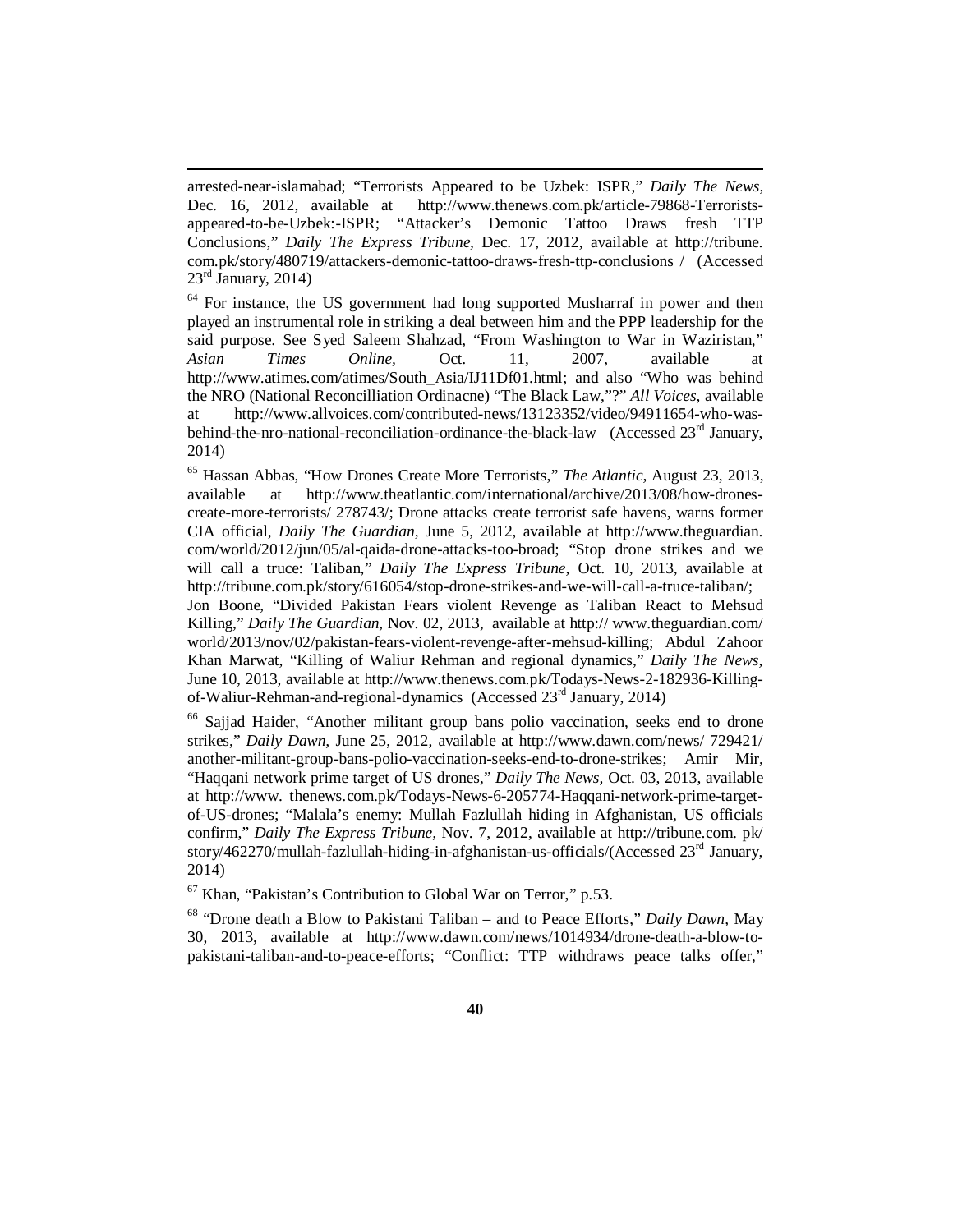*Daily The Express Tribune,* May 31, 2013, available at <http://tribune.com.pk/> story/556895/conflict-ttp-withdraws-peace-talks-offer/ (Accessed  $23<sup>rd</sup>$  January, 2014)

 $\overline{a}$ 

<sup>69</sup> Ansar Abbasi, "US has sabotaged peace talks, says Nisar," *Daily The News,* Nov. 02, 2013, available at [http://www.thenews.com.pk/Todays-News-13-26409-US-has](http://www.thenews.com.pk/Todays-News-13-26409-US-has-)sabotaged-peace-talks-says-Nisar; "Hakimullah Mehsud drone strike: 'Death of peace efforts,'" *BBC News,* Nov. 2, 2013, available at <http://www.bbc.co.uk/news/world-asia->24787637; "Will block Nato supply line from November 20 in K-P : Imran Khan, *Daily The Express Tribune,* Nov. 4, 2013, available at [http://tribune.com.pk/story/627025/we](http://tribune.com.pk/story/627025/we-)will-block-nato-supply-line-from-november-20-imran-khan/ (Accessed  $23<sup>rd</sup>$  January, 2014)

<sup>70</sup> Shahid Javed Burki, "Pakistan and the new Great Game," *Daily The Express Tribune,* Jan. 16, 2012, available at [http://tribune.com.pk/story/322350/pakistan-and-the-new](http://tribune.com.pk/story/322350/pakistan-and-the-new-)great-game/; Yasmeen Aftab Ali, "The 'New' Great Game," *Daily The Nation,* Nov. 18, 2013, available at [http://www.nation.com.pk/pakistan-news-newspaper-daily-english](http://www.nation.com.pk/pakistan-news-newspaper-daily-english-)online/columns/24-Sep-2013/the-new-great-game; Imran Khalid, "The New Great Game in Afghanistan: role of India (A Pakistani Perspective), *South Asian Studies,* vol. 26, no. 2, (Jul. – Dec. 2011), 241–257; Arif Ansar, "The South Asian Great Game," *Daily Pakistan Today,* Jul. 29, 2013, available at <http://www.pakistantoday.com.pk/2013/> 07/29/comment/columns/the-south-asian-great-game/ (Accessed 23<sup>rd</sup> January, 2014)

<sup>71</sup> Pervaiz Iqbal Cheema, "Is India fuelling militancy in FATa,?" *Daily The Post,* August 03, 2008, also available at <http://ipripak.org/articles/newspapers/ifmif.shtml;> ''India financed problems for Pakistan' from Afghanistan: Chuck Hagel," *Daily The Express Tribune,* Feb. 26, 2013, available at [http://tribune.com.pk/story/512867/india-financed](http://tribune.com.pk/story/512867/india-financed-)problems-for-pakistan-from-afghanistan-chuck-hagel/; "Taliban backed by RAW trained Wah bombers," *Daily Dawn,* August 26, 2008, available at <http://dawn.com/news/> 318325/ (Accessed 23rd January, 2014)

<sup>72</sup> "US Catches Afghan Govt. 'red handed' in plotting with Pakistani Taliban: Report," *Daily The Express Tribune,* Oct. 29, 2013, available at <http://tribune.com.pk/story/> 624306/us-catches-afghan-govt-red-handed-in-plotting-with-pakistani-taliban-report/;

Bill Roggio, "US Grabs Pakistani Taliban Commander from Afghan Intel," *Long War Journal,* Oct. 11, 2013, available at <http://www.longwarjournal.> org/archives/ 2013/10/us\_grabs\_pakistani\_t.php; Nissenbaum, "Role Reversal;" Sultan M. Hali, "Afghan plot nipped in the bud," *Daily Pakistan Observer,* Nov. 01, 2013, available at <http://pakobserver.net/detailnews.asp?id=222373;>Hamid Karzi, Interview with Salim Safi in program "Jirga", *Geo TV* on June 16, 2013, available at <http://www.youtube.> com/watch?v=-wySzLEQ82I (Accessed 23rd January, 2014)

<sup>73</sup> "'Afghan Taliban have no link with TTP,'" *Daily Times,* Aug. 06, 2008, available at [http://www.dailytimes.com.pk/default.asp?page=2008/08/06/story\\_6-8-2008\\_pg7\\_10;](http://www.dailytimes.com.pk/default.asp?page=2008/08/06/story_6-8-2008_pg7_10;) 

Alya Allvi, "Mullah Omar Disowns TTP," *Daily Pakistan Today,* March 29, 2011, available at [http://www.pakistantoday.com.pk/2011/03/29/comment/editors-mail/mullah](http://www.pakistantoday.com.pk/2011/03/29/comment/editors-mail/mullah-)omar-disowns-ttp/; Ben Brumfield, "Who are the Pakistani Taliban," *CNN,* Oct. 17,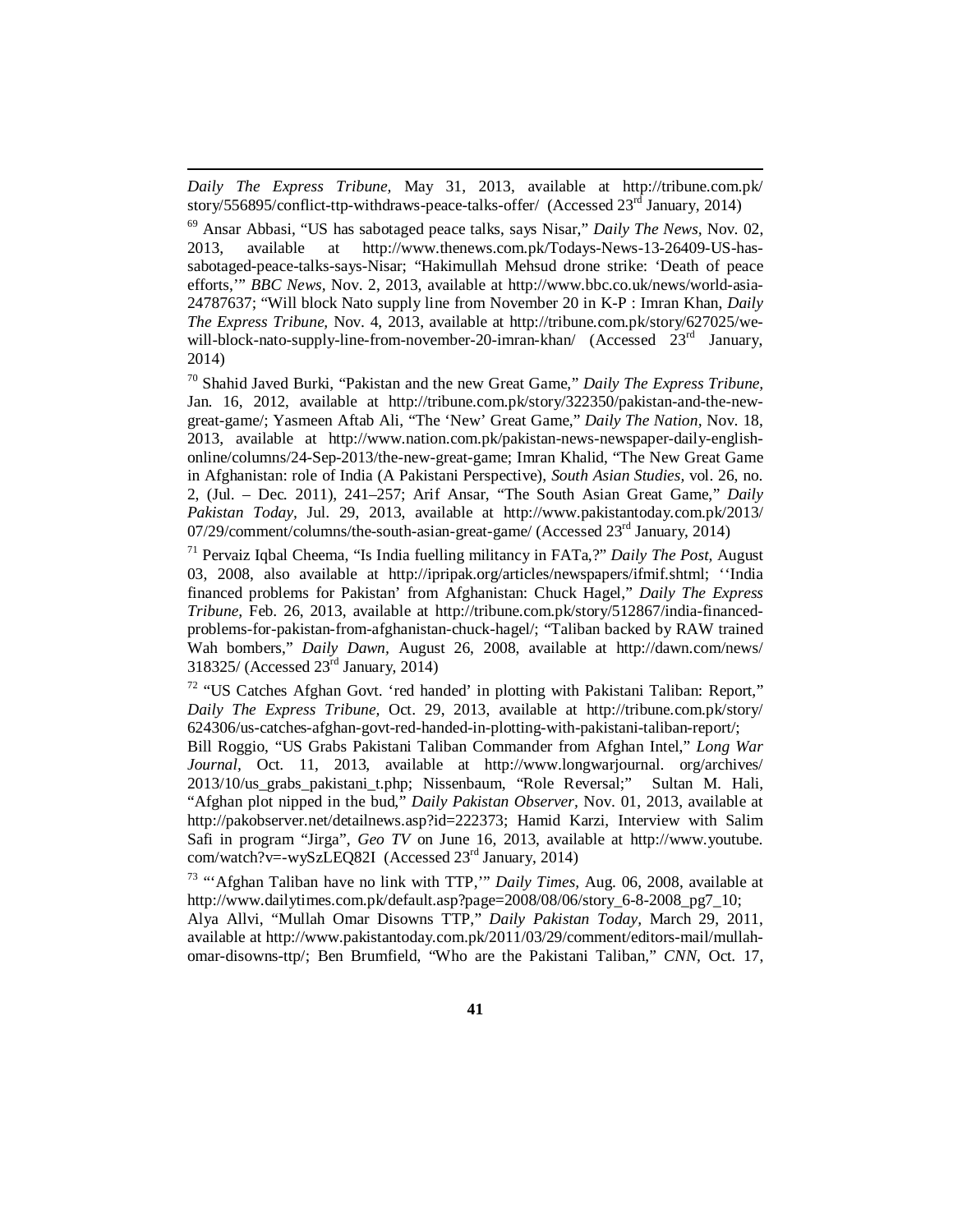2012, available at <http://> edition.cnn.com/2012/10/17/world/asia/pakistan-taliban-profile/ (Accessed 23rd January, 2014)

 $\overline{a}$ 

<sup>74</sup> "Pakistani Govt. has no authority to hold dialogue: TTP," *Daily Times,* June 26, 2013, available at a state of  $\alpha$  at a state of  $\alpha$  at a state of  $\alpha$  at a state of  $\alpha$  at a state of  $\alpha$  at a state of  $\alpha$  at a state of  $\alpha$  at a state of  $\alpha$  at a state of  $\alpha$  at a state of  $\alpha$  at a state of  $\alpha$  at

[http://www.dailytimes.com.pk/default.asp?page=2013%5C06%5C26%5Cstory\\_26-6-](http://www.dailytimes.com.pk/default.asp?page=2013%5C06%5C26%5Cstory_26-6-)  $2013$ \_pg7\_1 (Accessed  $24<sup>th</sup>$  January, 2014)

<sup>75</sup> Mansur Khan Mahsud, "Differences within TTP," *Fata Research Centre,* available at <http://frc.com.pk/articles/differences-within-ttp/;> Muhammad Amir Rana, "The Two Taliban," *Daily Dawn,* Oct. 20, 2013, available at [http://dawn.com/news/1050578/the](http://dawn.com/news/1050578/the-)two-taliban; Samson Simon Sharaf, "The Pak-Afghan Tangle," *Daily The Nation,* Nov. 18, 2013, available at [http://www.nation.com.pk/pakistan-news-newspaper-daily](http://www.nation.com.pk/pakistan-news-newspaper-daily-)english-online/columns/18-Nov-2013/the-pak-afghan-tangle (Accessed  $24<sup>th</sup>$  January, 2014)

<sup>76</sup> "'Mullah Omar is pushing TTP to reconcile with Govt,'" *Daily The Express Tribune,*  Nov. 26, 2011, available at [http://tribune.com.pk/story/297912/mullah-omar-is-pushing](http://tribune.com.pk/story/297912/mullah-omar-is-pushing-)ttp-to-reconcile-with-govt/ (Accessed  $24<sup>th</sup>$  January, 2014)

 $77$  Tahir Khan, "Afghan Taliban condemn killing of 'strong and brave' Hakimullah Mehsud," *Daily The Express Tribune,* Nov. 02, 2013, available at <http://tribune.> com. pk/ story/ 626226/ afghan-taliban-condemn-killing-of-strong-and-brave-hakimullahmehsud/; Amir Mir, "TTP joins Afghan Taliban to wage spring offensive," *Daily The News,* April 29, 2013, available at <http://www.thenews.com.pk/Todays-News-2-174220-> TTP-joins-Afghan-Taliban-to-wage-spring-offensive; "Afghan Taliban financing Militants in Pakistan: TTP," *Daily Dawn,* Oct. 07, 2013, available at <http://dawn.com/news/1048011/> afghan-taliban-financing-militants-in-Pakistan-ttp (Accessed  $24<sup>th</sup>$  January, 2014)

<sup>78</sup> Imran Malik, "Are drones the casus belli of terrorism," *Daily The Nation,* Nov. 03, 2013, available at [http://www.nation.com.pk/pakistan-news-newspaper-daily-english](http://www.nation.com.pk/pakistan-news-newspaper-daily-english-)online/columns/  $03$ -Nov-2013/are-drones-the-casus-belli-of-terrorism (Accessed  $24<sup>th</sup>$ January, 2014)

 $79$  Khan, "Pakistan's Contribution to Global War on Terror," pp. 47–56.

<sup>80</sup> Zahir Shah Sherazi, "Pakistan not to fight American war, says Imran," *Daily Dawn,*  April 04, 2013, available at [http://dawn.com/news/1024831/pakistan-not-to-fight](http://dawn.com/news/1024831/pakistan-not-to-fight-)american-war-says-imran; Abdul Rauf, "APC resolution: 'Govt. must delink itself from US war,'" *Daily The Express Tribune*, Oct. 05, 2013, available at <http://tribune.com.pk/> story/613741/apc-resolution-govt-must-delink-itself-from-us-war/; Moeed Pirzada, "Fighting TTP, challenges beyond negotiations,?" *Daily The Nation,* Sep. 30, 2013, available at <http://www.nation.com.pk/pakistan-news-newspaper-daily-english-online/> national/30-Sep-2013/fighting-ttp-challenges-beyond-negotiations; Sikandar Shaheen, "Army takes exception to calling terrorists martyrs," *Daily The Nation,* Nov. 11, 2013, available at [http://www.nation.com.pk/pakistan-news-newspaper-daily-english](http://www.nation.com.pk/pakistan-news-newspaper-daily-english-)online/national/11-Nov-2013/army-takes-exception-to-calling-terrorists-martyrs; (Accessed  $24<sup>th</sup>$  January, 2014)